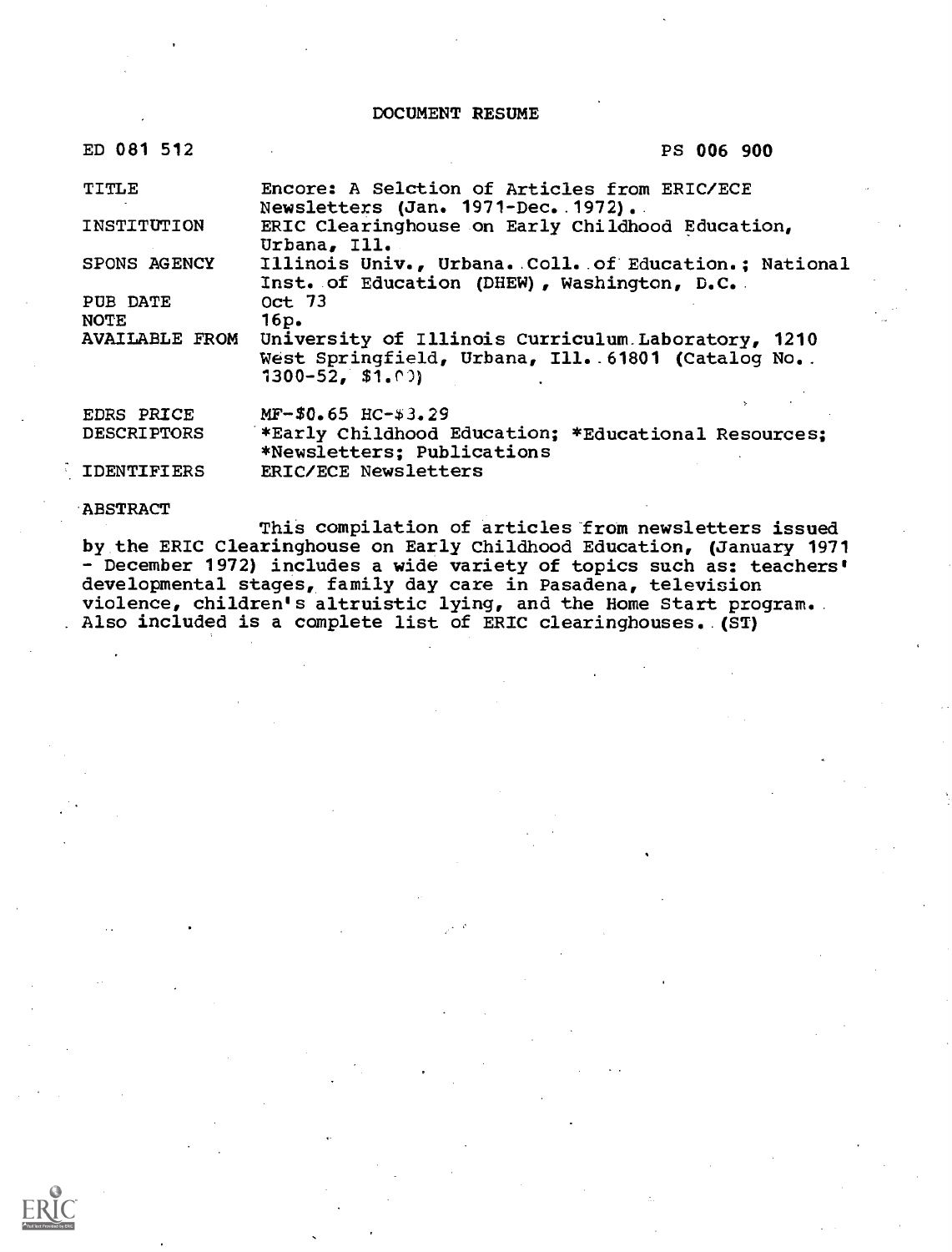

# In This Classroom They've Got Rocks In Their Heods!

Amy's collecting bag is almost full when she sees the big chunk of rosy granite. After much deliberation she tosses out three smaller stones to make room for it.

"They looked so  $\text{prefix}$  in the water  $$ and now they're dry and they're just ordinary old stones!" Ruth is disappointed until Jim suggests that she could keep them in a jar of water.

"Who's got the fossil book?" Peter  $th$ he's found a crinoid, but it's big- $ERIC$  n other crinoids he's seen.

By the end of the field trip, every boy and girl in the class has picked up a whole bag full of rocks and stones that for some reason are interesting to him. (And learned some math, physics and geology in the bargain.) Now it's up to the teacher to make the most of each child's treasures and enthusiasm.

"You can teach just about everything by starting out with stones," says Sylvia Hucklesby, an experienced teacher from England who has taught in the modern British Infant Schools and is a staunch advocate of open education.

"Maths, science, history, art, geog $r$ aphy  $-$  any of the organized disciplines children need to learn in school  $\sim$  can he related to their own specific interests," she says. "A rock collection, for

instance, could generate a whole year's curriculum."

In a paper prepared for ERIC/ECE which illustrates how a teacher can use a nature walk to produce a large amount of readily accessible learning material, Mrs. Hucklesby starts off with concrete examples of how rocks and stones can be used in math activities.

Math is a good subject to begin with,' since there are countless ways of using rocks and stones to illustrate or strengthen mathematical concepts. Here are just a few starters:

Seriate: Have the children lay out the stones in ordct of size (smallest to largest), color (lightest to darkest), shape (flattest to roundest).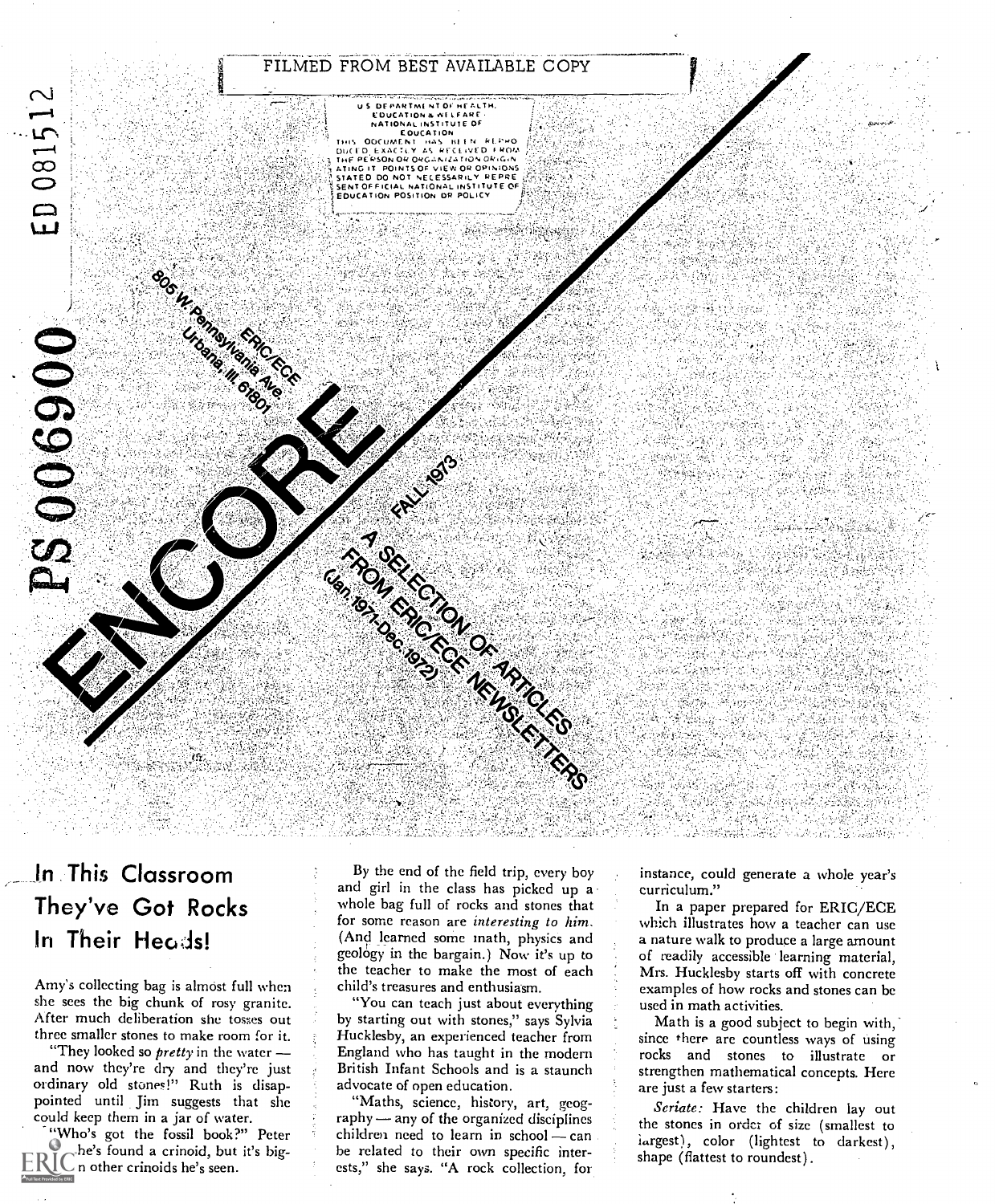Count: Separate stones into sets by color or size and put each set on a separate paper plate. Count the number of stones on each plate and make a card for each plate showing the number of stones.

Weigh: Compare weight of rocks to other rocks, and to materials such as wood, sand, water, metal objects. See how many small stones it will take to balance a larger one.

Estimate: Try to guess from their size how many stones it might take to fill up a glass jar, or to make a stone "path" across one corner of the room.

Measure: Use a tape measure to determine length, breadth, circumference of different rocks. (Talk about a "stone" as an old unit of measurement.) Make a crayon mark on a, large stone, roll it along the floor, and count the number of times the crayon mark reappears a way of measuring length.

### Rocks and Science

The study of rocks is a natural jumping off place for studying science.

*Identify*: Look up in rock book. Make labels if you can identify.

Rocks and water: Do rocks sink or float? (Experiment with different sizes and shapes.) How much water does a rock displace? (Measure the spill-over.) Compare the weight of a cup of sand and a rock which displaces an amount of water equal to that displaced by the sand. Notice how shiny wet rocks are. Why? How does water change the shape of stones?

Rocks and fire: With tongs, held rock in a candle flame. Does it burn? Make pretty colors? Turn black or crumble? (Experiment with different rocks.)

Rocks and motion: Discuss ways of moving large rocks (lever, crane, pulley, etc.) Talk about how the pyramids and other ancient buildings were constructed, contrast with modern mechanized building methods,

Geography and geology: What is the earth made of? Talk about different kinds of rocks and how they were formed, about the Rocky Mountains, about what makes a valley, landslides, river beds, erosion. How can rocks give clues about the past? (Fossils, arrowheads, etc.)

Human uses for rocks: Talk about (or suggest projects involving) Stone Age tools, making fire with flint, weapons (throwing, arrowheads, sling shot, catault), counting stones (used by sheperds to keep track of sheep), building shelters and houses, extracting metals from rocks, coal for power and heat. sand and gravel for roads, precious gems for decoration and jewelry. stone fences. chalkboards, stones in fish tanks, etc.

### Language Arts, Too

Expressions involving stones: Start with some of these and let the children think of other sayings, stories, and poems about stones. "A rolling stone gathers no moss." "People who live in glass houses shouldn't throw stones." "A stone's throw from here," "rock bottom," "stone cold," "stone deaf," "heart of stone," "kidney stones," "stoned." "gravelvoiced." Tell the story of "Stone Soup," tell how the Little Red Hen filled the hag with stones to fool the fox, tell about the Gorgon's Head, David and Goliath, etc.

Famous rocks: Plymouth Rock, the Rock of Gibraltar, Stonehenge, Mt. Rushmore (presidents' faces carved in stone), "Rock of Ages," prehistoric cave paintings.

Creative activities: Have children try writing poems and stories about some aspect of rocks. Make a rock collage (glue small stones to background). Paint stones with bright colors, use as paperweights. Make ladybugs, beetles, animals from stones, paper, pipe cleaners, etc. Paint faces on stones. Make stone prints.

Vocabulary enrichment: Inspection and comparisons of stones provide a solid bibliograp good opportunity to increase vocabulary. Describe shape: round, flat, square, triangular, pointed, top, bottom, wide, long. Color: pale, light, dark, speckled, striped. Size: small, large, wide. Weight: heavy, light. Comparatives: heavier, longer, lighter than. Texture: hard, soft, rough, flaky, crumbly, rounded. Let children feel the rocks in a bag and try to guess the color as you say, "find me a white rough rock, a yellow sharp pointed rock, a black smooth rock."

tt i

Movement: All children will enjoy doing these pantomimes: fall like a rock, carry a heavy bucket of rocks, move a big rock, walk on a rocky river bed through water, walk with rocks in your shoes, stumble, slip, stub your toe, climb a rock face and feel for hand and foot holds in solid rock.

### You Use What's Handy

Mrs. Hucklesby's outline also includes activities which could be planned around collections of sticks and plants. But the value of her outline is not so much in the specific details she gives as in the principle she illustrates so clearly: that of relating readily accessible materials children are interested in to the organized disciplines which they need to learn in school.

Although children in some city schools may not have as much opportunity to collect leaves and stones, they can apply the same techniques with other more available materials. Buttons, seeds, bottlecaps, cereals, pieces of cloth, and many kinds of junk materials can be used for sorting, counting, weighing and art activities, and as starting places for discussions of where objects came from, how they were made, and what they are used for.

Titled Opening Up the Classroom: A Walk Around the School, Mrs. Hucklesby's complete paper is available for  $50\frac{1}{2}$  (#1300-14) from the University of Illinois Curriculum Laboratory, and through EDRS (ED 053 817,  $12p.$ ).

### 52525.25-Em

For information on how to order ERIC papers with ED numbers, see back page. Also on the same-page are instructions for ordering papers and bibliographies available from the of Illinois Curriculum Laboratory.

**STEPS CONTRESPERSED PROPERTY OF A STRIP SERIES AND STRIP SERIES SERIES SERIES SERIES SERIES SERIES SERIES SERI** 



# Pasadena Project Gives New Status To Family Day Care

"I'm not just a babysitter . . I'm a day care mother ..."

This is how one of the 22 mothers hired as a consultant in the Pasadena, California family day care project sees herself. And her feeling of pride and responsibility is typical of the other mothers who participate in this exploration of neighborhood family day care conducted by Pacific Oaks College un-. der a grant from Children's Bureau/Office of Child Development (OCD).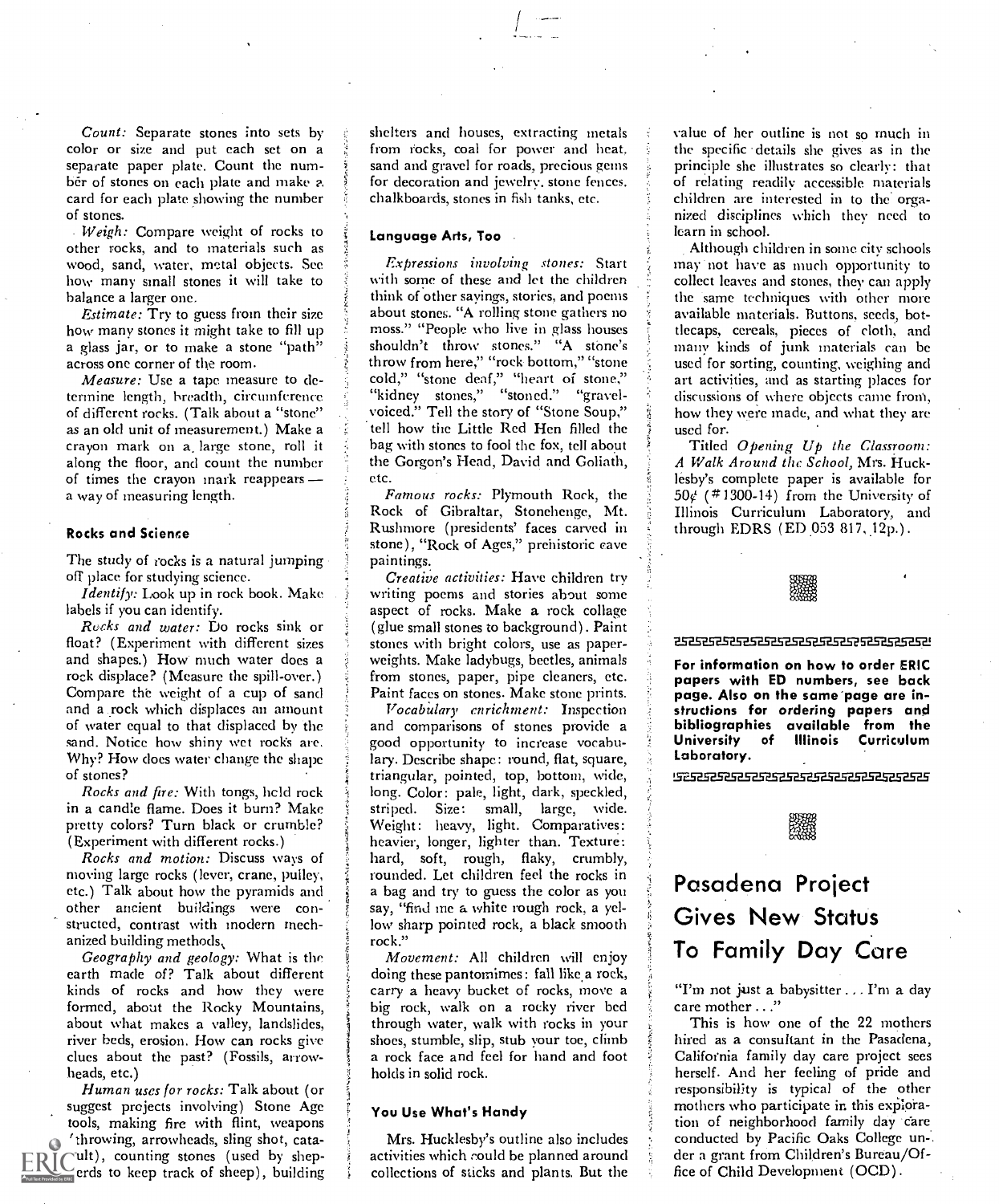An informative, readable report of the Community Family Day Care Project, titled I'm Not Just a Babysitter, can be ordered for \$3.00 from the Day Care and Child Development Council of America, 1401 K Street, N.W. Washington, D.C. 20005 and is available through EDRS (ED 056 758, 217p.) . The report describes in detail (relying heavily on tapes, logs and notes) the real situations faced by the family day care mothers, field demonstration assistants and staff as the project evolved.

"We believed that small personal neighborhood family day care programs might provide a setting more appropriate for the care of young children than a larger center program," explains June Sale, project director.

"By offering resources directly to the neighborhood, by hiring neighborhood family day care consultants and by helping to increase the quality and number of day care opportunities for families," she continues, "we hoped to demonstrate means by which existing small group services could he supported, increased and improved."

No attempt was made in the Project to develop a model for working with family day care mothers. But the Project report describes patterns, concerns, problems and solutions common to family day care and suggests broad guidelines for others who might wish to adopt parts of the program in their own communities.

First step in launching the project (after finding convenient headquarters in a shopping center) was to recruit the consultant family day care mothers. Staff members used a variety of approaches to identify women in the selected neighborhood (a low income area of Pasadena) who were already providing care for children of other families.

They talked to grocers, church leaders, men and women from various social service organizations. They contacted a based on individual children's needs.<br>licensed day care mothers in the area development fitted the "friendly but firm" licensed day care mothers in the area and women who had signed up on the shopping center bulletin board as being available for babysitting. Staff members, together with students, walked the neighborhood surrounding the center and knocked on every likely door within a three-block radius.

### A Bonus for Mothers

To questions such as "What's in it for you?" and "What do you expect  $f$  m me?" and "What's in it for me?" staff had ready answers. Among the  $\frac{1}{2}$  eng

visible, concrete benefits they had to offer were these:

Each day care consultant would be paid \$10 a month for attending one meeting at the Center (along with four or five of the other consulting day care mothers) and keeping the staff aware of the day care situations existing in the neighborhood.

in the day care consultant's home two mornings a month: once as a student (with the mother acting as instructor) and two days later as a substitute for the mother while she attended the monthly group meeting.

toy-loan mobile unit would provide toys and equipment, books and records for day care mothers to borrow.

Pacific Oaks would provide the services of a nursery school one or more mornings a week for those mothers who would welcome a respite during the day. (This was possible through cooperation with the Mother's Club, a multi-sponsored community project offering a nursery school experience for children while their mothers attended classes in the same building.)

The staff would act as a catalyst for exchanging ideas and concepts that day care mothers might find useful, passing along one mother's successful ideas to others.

Staff members would offer help to mothers who wanted to become licensed day care mothers but were not sure how to go about it.

### Childrearing Styles Differed

The family day care mothers hired as consultants were alike in many ways, particularly in the sense of responsibility they felt in caring for other people's children. But their philosophies of child rearing differed. Some mothers were permissive, offering a flexible routine based on individual children's needs. category; a third group of "authoritarian" mothers geared the routine to their own schedules, set up rigid rules and demanded conformity, and used corporal punishment to enforce the rules.

The consultant mothers represented wide variation in age (from 20 to 69) and ethnic background (black, white, and Mexican-American). More than 77% were from working class or lower middle class families. Nineteen of the mothers had husbands, most of whom enjoyed their contacts with the day care children. All the consultant mothers frequently wok the children in their care on trips around the neighborhood --to the park, the stores, library, fire station, etc. Pets were part of the family in more than half the day care homes.

A Pacific Oaks student would work a week per child on a full-time basis,<br>the day care consultant's home two although the range was from \$7.00 to Most day care mothers charged according to what the parents could afford. The average fee was \$15 to \$20 a week per child on a full-time basis, \$22.50. (None of the mothers had formal contracts with the parents.) When more than one child from the same family attended the day care home (as frequently happened) a sliding scale of pay; ent was usually established. Fees also depended on the age of the children (higher for infant care).

### Round-the-Clock Service

The flexibility of the family day care home is one of its greatest assets: Some day care mothers will take children on weekends, swing shifts, and at odd hours impossible to arrange for at most group centers. Another important plus for family day care: the majority of children (72%) lived less than two miles from the day care home, and 46% lived within walking distance.

Once a month, each day care mother came to the center for an informal meeting with the director and assistant directors of the project, one of the students, and several other day care mothers.

"Each of the center meetings seemed to have a life and personality of its own because of the unique and varied experience of its participants," the project director reports. "Each group determined its own direction, and the staff attempted to respond to the needs raised." All the group discussions were recorded on tape.

"I'd like to know what you do with the bad-tempered ones," one mother might start off. (Discipline came up at almost every meeting.) "What about fussy eaters?" another would ask later. Mothers discussed their experiences successes and failures - with feeding, weaning, toilet training, care of sick children, daily routine, moral training, helping aggressive or shy children, relations with parents. (Excerpts from these discussions lend flavor and realism to the report.) At several of the meetings, mothers helped the staff develop "A Check List for Ingredients for Good Child Care," a pamphlet later printed and distributed for field testing. Another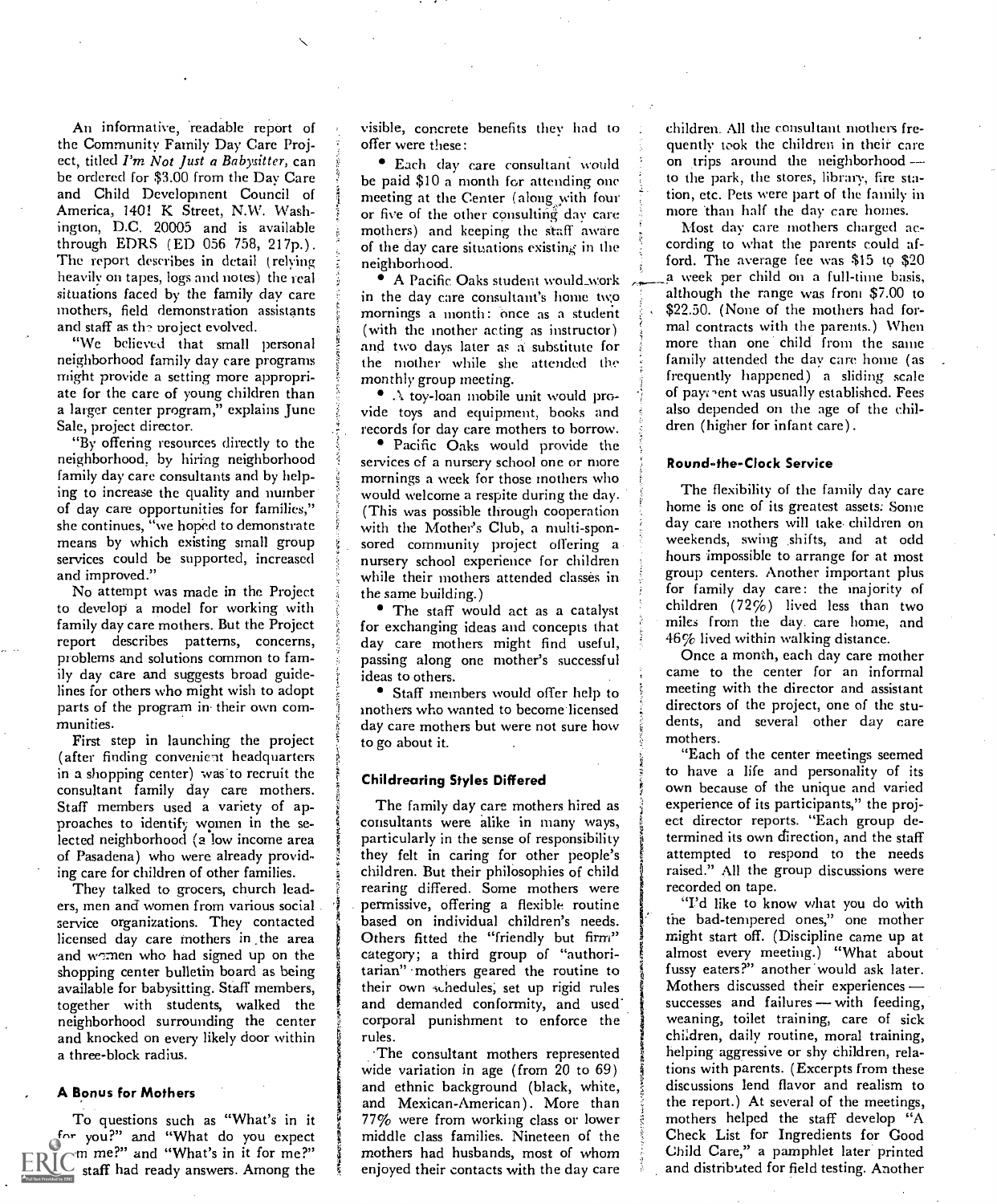by-product of the meetings was a weekly evening class (requested by mothers) on children's growth and learning.

### Students Sub for Mothers

No recipes or handbooks were available for the six field demonstration assistants (four women, two men, all students of Pacific Oaks) who played a difficult but vital role in the Project. They were hired to work 12 hours a week ( four hours each Monday and Wednesday morning in a family day care home and four hours each Wednesday afternoon at a seminar and debriefing session) for which they received practicurn and course credit. Each of the students was involved with the same four mothers throughout the year, and was expected to keep a log of each visit to the home.

All the students had had some previous experience with young children but in a well-equipped, child-focused, generously staffed nursery school, not in a family-style day care home.

"I would not put a child in a family day care home," one of the assistants<br>stated shortly after the program began (in Septembe; 1970). "All children should be in the center ..."

But the following month he commented that "kids have a lot of freedom in their limits. They are very spontaneous and creative ... They build in the way care nomes) is now underway, houses and tents out of chairs and coats and they play monster ..." By April, 1971 the same student was extolling the virtues and potential of family day care as a learning environment.

### Needed: Good Judgment

Staff members tried to define the duties and roles the students would be<br>asked to play emphasizing the peed in ment. They found the vast majority asked to play, emphasizing the need for "good judgment and an open mind" and acceptance of the day care mothers' different life styles and value systems. All the work of the students was continually analyzed and assessed, and staff members were ready to talk to a student not only on the alloted Wednesday<br>
and the contract of the contract of the contract of the contract of the contract of the contract of the contract of the contract of the contract of the contract of the contract of th afternoons but any time the student felt the need to unwind and talk about problems or triumphs. Typical problems are expressed in excerpts like this one from student logs and minutes of student meetings.

"Mrs. D. aprarently doesn't care too much about her yard," commented an ology-oriented student who resisted 1 impulse to start a "pick-up paper"

game in one day care mother's cluttered yard. "But she really cares about her children." The student realized that if she started tidying up the yard she ould be imposing her values on the day care mother.

Day care mothers and students 'related to each other more. as colleagues as the Project continued: "You can learn a lot from the students because they are up with the times," one mother said. "I learn from her - but she is learning some good things from me, too."

### Extras Proved Popular

In addition to the monthly meetings at the center, home visits by assistants, use of the Mother's Club facilities, and the toy loan, a number of supportive services proved useful and will be continued:

A library story hour held weekly at the Project office.

A health and welfare referral service for day care mothers.

A referral service for working mothers in need of day care.

A monthly bulletin edited by one day care mother and translated into Spanish by another.

An evaluative study (in which trained observers visit a selected sample of family day care homes) is now underway, lead to development of a method of predicting a fit between specific types of child care environment and specific children with varying needs.

At the end of one full year of work with family day care mothers, the staff is convinced that family day care can provide the dimensions necessary for children's healthy growth and developof day care mothers "warm, giving women who care deeply for the children in their care." And they urge that family day care be given "the support and status it deserves."

Promising School Practices for Mexican Americans contains information about nearly 70 special programs used with bilingual children in the Southwest. This publication of the Southwest Educational Development Laboratory, 800 Brazos, Austin, Tex. is available through EDRS (ED 054 003, 262p.).

# Does TV Violence Really Affect Kids?

Does exposure to aggression in cartoons, movies and simulated television programs increase children's willingness to engage in behavior which might harm another human being?

Yes, under certain conditions. This was the finding which reappeared constantly in each of four separate studies conducted recently and discussed in a paper, Effect of Symbolic Modeling on Children's Interpersonal Aggression (ED 054' 852, 27p.). The paper was written by Robert M. Liebert, State University of New York at Stony Brook, and Robert A. Baron, University of South Carolina.

Earlier studies had shown reliably that children could reproduce with great fidelity  $-$  if asked to  $-$  novel kinds of kicking, hitting, etc. they had recently witnessed on film. And there was already clear evidence that young children exposed to a live or filmed aggressive scene, then placed in a free play association, showed much greater interest than children not exposed to the scenes in play activities such as punching inflated clowns and striking stuffed animals. But the four studies described in this summary were directed at exploring the effects of aggressive models on children's aggression against a  $hu$ man victim.

In one of the studies reported, a  $2\frac{1}{2}$ minute film depicting physical and verbal aggression against a human clown was shown to a group of preschool boys. Another group was not shown the film. Half the boys in each of these two groups then were permitted to play in a room containing a mallet, a toy gun and a plastic clown, the remaining children in an otherwise identical situation in which a human clown replaced the plastic one. Results showed that:

More aggression occurred against the inanimate than against the human victim.

Physical aggression directed against the human victim occurred only when the children had seen the aggressive film.

Another study was designed to determine what effects exposing children

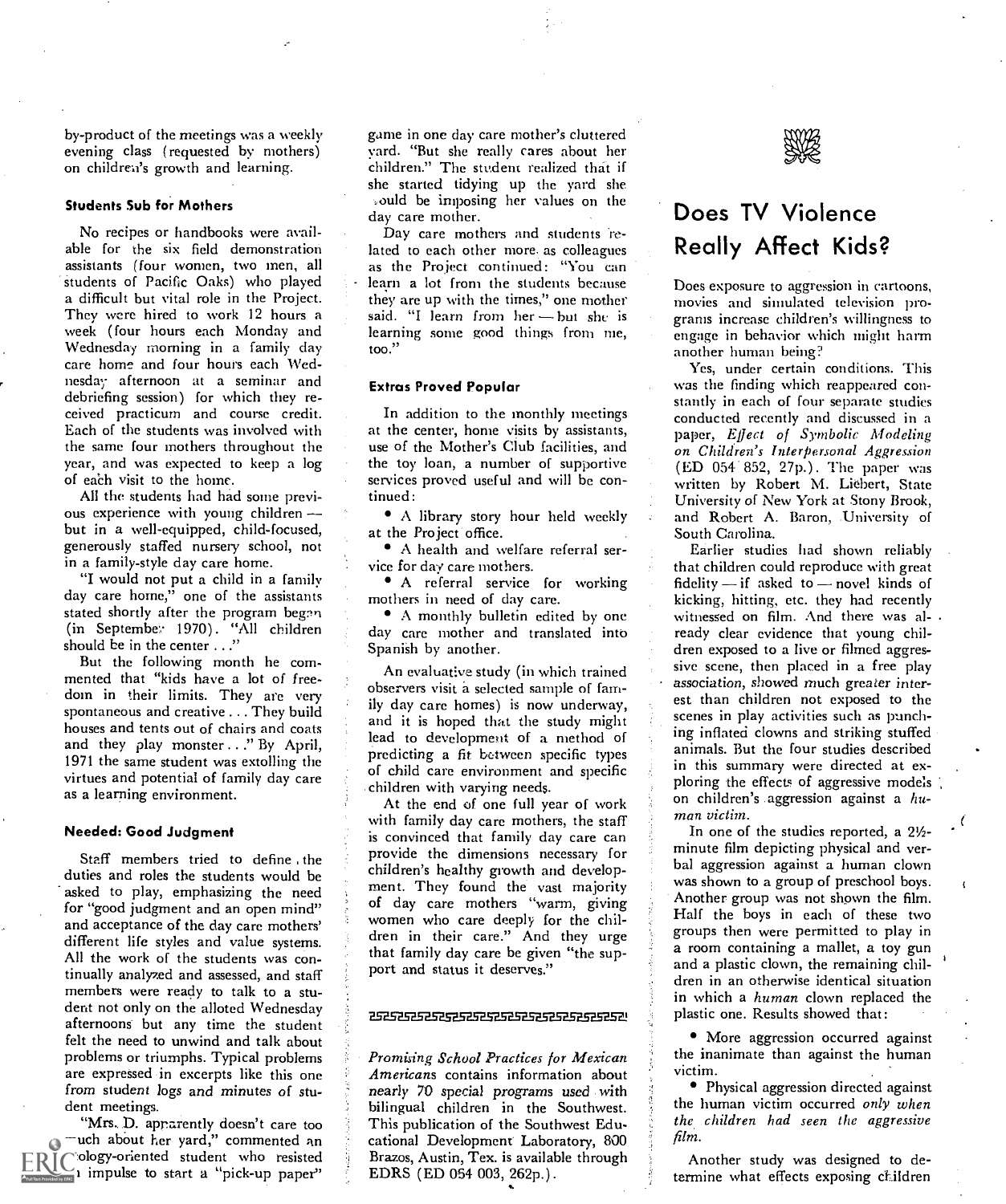to scenes of aggression (taken directly from actual television programs) had on their subsequent willingness to hurt another child (in a simulated game situation). Subjects were 68 boys and 68 girls ranging in age from five to nine. Children in the experimental group saw a 31/2-minute excerpt containing a chase, two fist-fighting scenes, two shootings and a stabbing, while the control group viewed a lively sports competition sequence. Children who had observed the aggressive program later showed reliably more interpersonal aggression than those who had observed the neutral program.

In all four studies, children exposed to symbolic aggressive models regularly tended to behave more aggressively than the control group, despite the fact that the aggressive sequence in each study always lasted less than four minutes.

The authors raise a number of questions not answered by these studies which they feel should be investigated, especially in view of the increasing amount of time children spend watching television:

Do the effects of observed violence upon children's behavior vary as a function of the length and plot of the observed sequence?

• Will the observation of aggressive scenes produce greater effects on the behavior of young viewers previously subjected to anger arousal?

What particular types of modeled aggression (gunfights, war scenes, fist fights) are most and least likely to have such effects? .<br>• How long will the influence of

symbolic modeling last, and is the effect cumulative?

According to the authors, the most  $\mathcal{F}$  elimportant question is this: What sorts of televised sequences will reduce the probability of interpersonal aggression?



ر<br>تاريخ

Now there are Spanish versions of two handbooks from Parents as Resources  $\P$ (PAR): Recetas Para Divertirse (Recipes for Fun), activities for young children, and Procedimientos de Taller (Workshop Procedures), a manual for use in workshops for parents. Orders should be addressed to Day Care and Child Development Council of America, 1401 K Street, N.W., Washington, D.C. 20005. Each booklet costs \$2.00.



### Group Care Hasn't Harmed These Babies

"If our babies, instead of spending six to nine hours a day in the Nursery Center, were at home with their mothers, what kind of 'good life' might they be enjoying?"

This was one of the questions Dr. Mary Elizabeth Keister, director of the Demonstration Nursery Center in Greensboro, N.C. and her staff asked themselves as they worked out the model for their program for infants and toddlers.

In their daily program they tried to combine the best elements found in a good. nursery school with the special advantages offered a child in a good home — attention from people who will "lean over his crib and smile and talk to him  $-$  tirelessly retrieve toys and play pat-a-cake and peek-a-boo, and communicate their enormous delight over his developing skills of creeping, standing, walking, adding words to his vocabulary ..."

A review of the staff's experiences in establishing, operating and evaluating this OCD/Children's Bureau-sponsored Center is available through RIE (ED 050 810, 72p.) . The report gives helpful details as to what is required in providing quality care to a group of  $b$ abies  $\frac{1}{2}$  in terms of housing and equipment, food, supplies and services, ratio of adults to children, daily program and what it all costs.

A primary objective of the Nursery Center project was to demonstrate whether or not care of infants in groups is detrimental to their development.

### Focus: Middle Class Families

"It would be relatively easy to show that babies in a quality group program developed as well or better than babies in a poor, 'deprived' environment," Dr. Keister points out, explaining why the project focuses almost entirely on middle class families. The staff searched for a comparison "home" control group of babies and toddlers that could be considered as "stimulated" or "advantaged" as the group at the Nursery Center which was getting the best program the staff could provide.

The evaluative part of the project involved repeated measures of physical, mental, motor and social development on 15 pairs of children from middle class homes. The children were matched on sex, race, age at entering the project, and somewhat less exactly on birth order and age and education of the parents. The pairs were not matched on the basis of beginning scores on any of the testing measures.

Few significant differences were found between the two groups on any of the measures, and those differences which were significant favored the Center children.

"But this does not mean that we can conclude that it is quite acceptable to serve infants in group care," Dr. Keister emphasizes. "Babies may not be expected to thrive in a group situation unless very special provision is made for individualizing the care they are given."

.<br>SS243

# Children. Touch, See, Explore, in New-Look Museums

If you still think museums are stuffy silent places where anxious guides herd young children  $r'$  ng and constantly caution them not to touch, you're just not up-to-date!

Museums are definitely coming out  $of$  mothballs  $-$  and educators are realizing that even a small museum run on a shoestring budget can do a first rate, job of helping with the care and feeding of children's curiosity.

We've been collecting notes on museums which feature programs geared just for children, and we'll report here on a few interesting ones we happen to know about. Some of these programs are run as adjuncts of long established, amply-fianded city museums . and offer dozens of special classes, workshops and permanent exhibits. Others are sponsored by the public schools and consist of two rooms in a school basement or a traveling collection of movable exhibits loaned out to schools in the area.

But regardless of size, each program emphasizes active participation of the children, not just the passive observation customary in the past.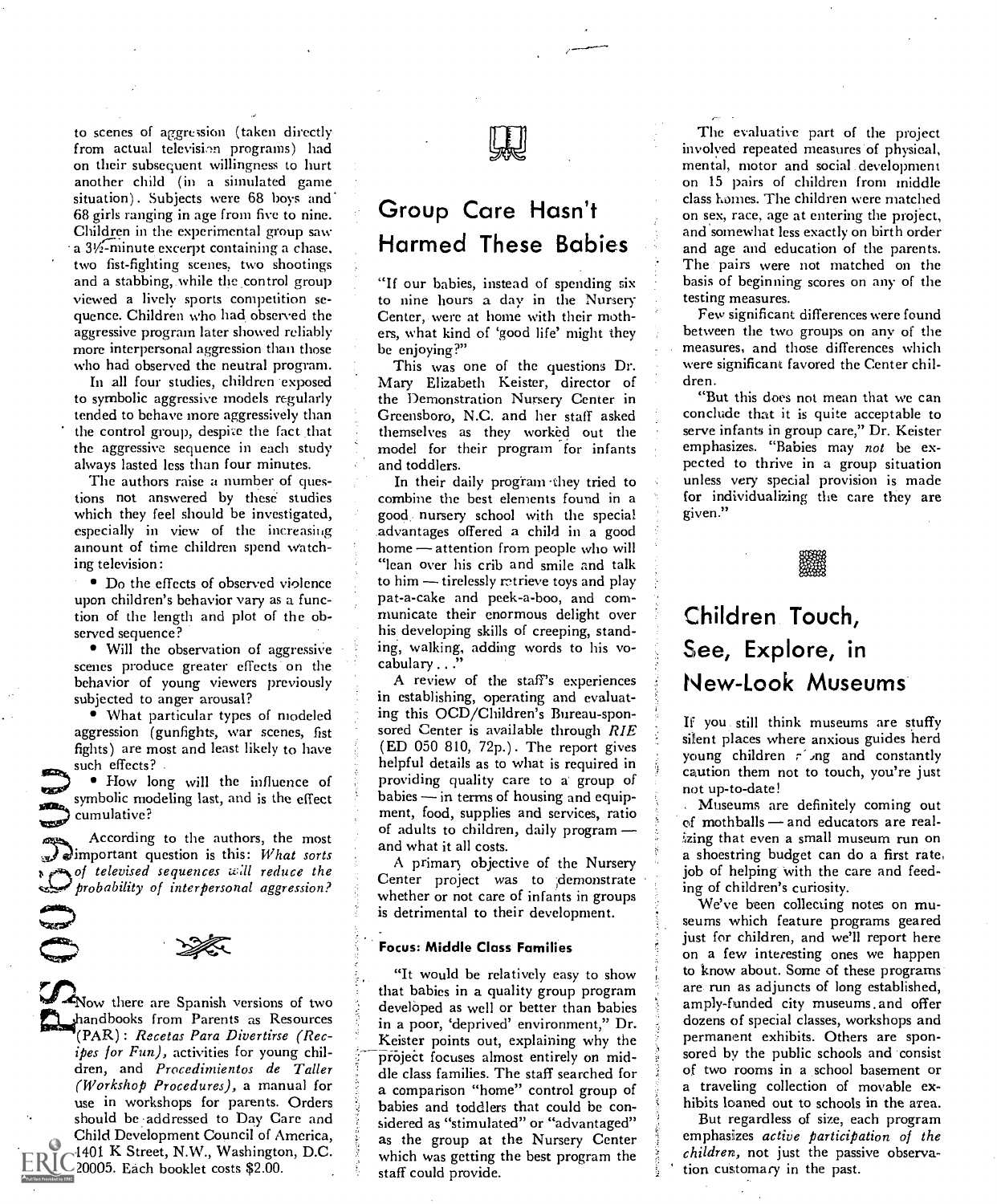At New Visions, an art museum for children run by the Dayton, Ohio public chools, children are encouraged to take part in a wide variety of activities which lead them to explore artifacts of contemporary society as well as those of past and unfamiliar cultures.

Children's comments to staff members indicate how they feel about the museum: "We got to touch everything!" "I liked it when you gave us the five senses test." "My favorite part was wearing ankle bells and dancing to the Indian drum." "I liked looking through the psychedelic glasses." "Indians sure were smart." "I wish I could come here and live."

"We try to help children learn to use their five senses to become more aware of themselves and their world," says Martha Bains, former art supervisor (now retired) of the Dayton Public Schools. She helped set up the original museum nearly six years ago in two rooms of a cold damp basement of an inner city elementary school and has seen it grow into a nationally recognized program. Reports on the New Visions program are available through EDRS (ED 045 183, 82p. and ED 052 820, 159p.).

### Now for All Children

The museum was originally funded through ESEA Title I and for the first several years was available only to economically disadvantaged children. Now it is supported by the Dayton Board of Education and all children in the public. schools can participate in the program.

Housed now in Edison School, 228 North Broadway, Dayton, the museum is divided by six-foot high shoji screens into two separate areas, the ramp area (where exhibits are displayed), and the maze area (where children are introduced to a wide variety of sensory experiences).

Visitors walk along the ramp which starts in one corner of the room, continues along the long side of the wall and curves around the far corner. They can closely examine exhibits displayed at eye level and also look down on three dimensional objects.

The museum owns seven different exhibits but has space to show only one at a time. Exhibits are: American Indians, Oriental, Changing Faces (masks), Contemporary Art, African,' and Sound, and Appalachian.

 $\mathbb{R} \mathbb{T}$  ifacts for each exhibit were chosen

for their interest to children and for their high aesthetic quality.

### The Atmosphere's Electric

If the exhibit happens to be Color and Sound, the children do their exploring in an exciting atmosphere where electronic music pulsates, bright lights flash and a mirrored revolving ball casts reflections of colored light on contemporary objects.

When the Appalachian/Southern Highlands exhibit is featured, there is authentic dulcimer music in the background as children (wearing handmade sunbonnets and aprons if they want to) can see and touch such handcrafted items as apple and cornhusk dolls, wood carvings; weavings and pottery. They'll also each have a turn at 'grinding coffee and playing a few notes on a dulcimer.

After this free exploration time, docents (tour leaders) invite the children to sit around in a semicircle on floor cushions and ask questions or comment on the exhibits they're most curious about. The carefully chosen docents have a special knack for drawing out the shy child  $-$  classrot m teachers are frequently surprised to see children who almost never speak in class talking easily to a docent.

On the maze side of the museum children are introduced to all sorts of sensory experiences (many planned to tie in with the exhibit on the ramp side). They can admire themselves in Indian dress in a three-way mirror; look .through color paddles, magnifying glasses, trick lenses; reach their fingers into a "feeling box" and try to identify objects inside; guess what kinds of bells, noises, instruments they're hearing on tape; figure out while blind-folded what the docent is touching to their tongues (lemon slice, salt, hard candy) or holding in front of their noses (fresh-ground coffee, vanilla, cinnamon). The visit ends with a puppet show geared especially to the exhibit.

### Tucson's Classroom Museums

Humani-Tease is what the art department of the Tucson Public Schools calls its museum-in-the-classroom program - designed to provide stimulating, visually appealing materials which will "inveigle or tease the student into further curiosity or involvement and ultimately into some kind of research."

"Our program started when the art department realized that it was impos $sible$  - with a staff of just five people — to give several thousand children in more than i,GOO classrooms any real exposure to the rich world of art," says Dr. Nik Krevitskv, director of art.

"We believe that learning can be extended or motivated through direct experiences, or exposure to actual things," he explains. "By providing well- designed mini-exhibits on a wide variety of subjects, we hope that children might at least encounter some material which could give them an experience with color, form, and design while informing them about a particular subject."

The art workshop of the Tucson Public Schools produces several different kinds of materials for use in schools and classrooms: large portable interest centers (most often used in school libraries), ethnic kits and small tabletop interest centers.

The ethnic kits are simple collections of material, (some mounted on panels to fit cases of various sizes) which might include photographs, original art or folk crafts, items of clothing, tools, filmstrips, recordings, musical instruments, pamphlets and books. Kits are not planned for specific grade levels or curriculum units - they can be, used just as effectively in high school as in first grade.

More than 50 portable interest centers (consisting of several large folding screen-like sections  $-3' \times 6' \times 6''$  when folded) are now available on such subjects as The Bird in Art, What Is Blue?, Masks, Music.

The table-top interest centers are light-weight wooden boxes (with handles to make carrying easy) which flip open to reveal plastic-enclosed exhibits on various subjects. Each box (12" by  $12'' \times 18''$ ) has space for a collection of small three-dimensional objects and related written material.

Also available for circulation are media kits, designed to reinforce the study of various art techniques (sculpture, ceramics, collage, etc.) in the classroom, and experience kits (for elementary teachers particularly) on such objects as insects, wind, etc.

Completed- exhibits are delivered (along with \_ relevant materials including books and pamphlets) to the Educational Materials Center (1010 East 10th Street) where they are stored, catalogued and circulated. Each Tucson school gets a resource book (periodically updated) which lists names and contents of each kit and exhibit.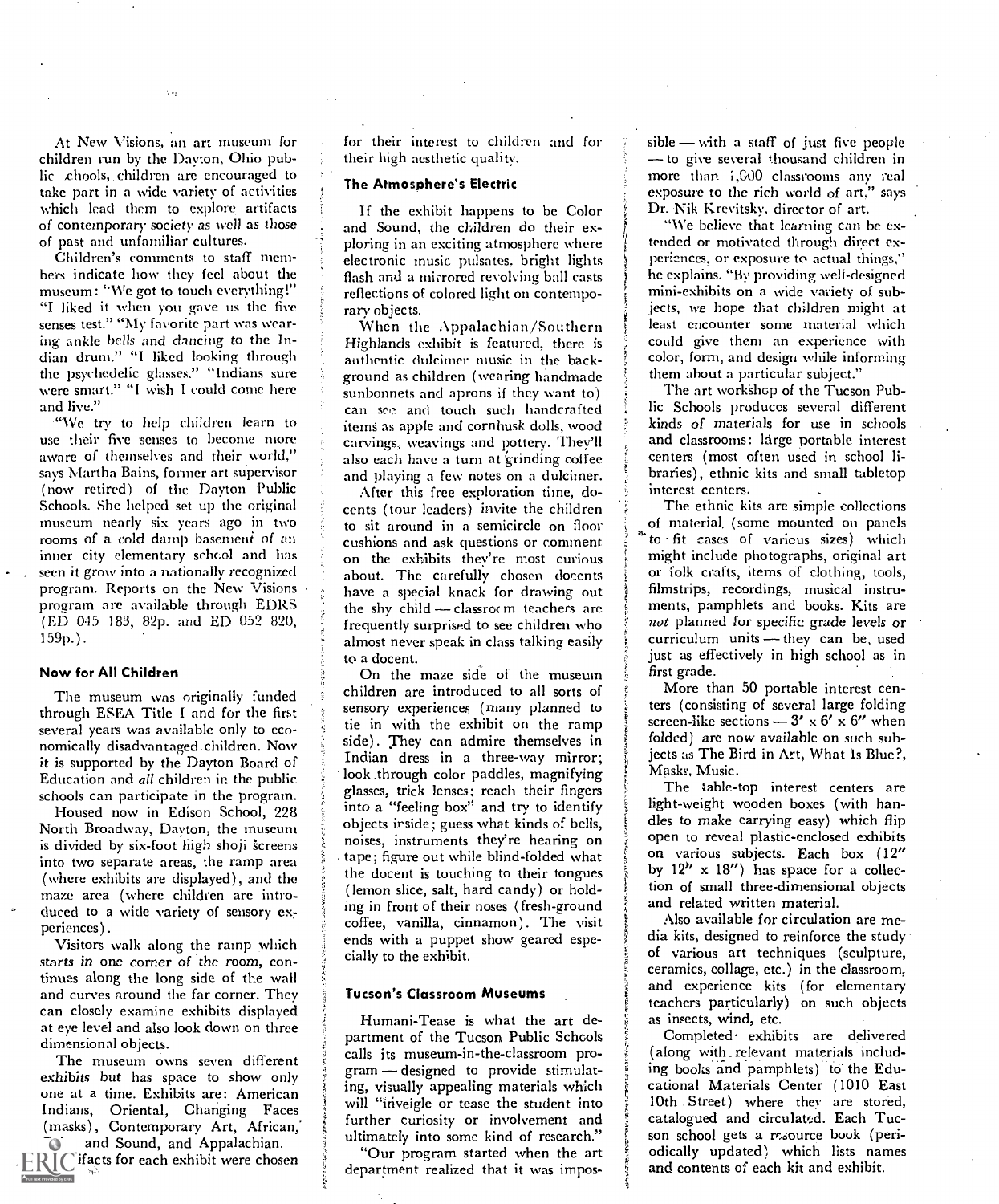### Progress Report from Texas

,A group of energetic teachers in Fort Worth, Tex. started a small museum in one room of an elementary school in 1939. Their modest project has grown into the Fort Worth Museum of Science and History (1501 Montgomery), now one of the largest museum schools in the country. The museum school offers more than 410 classes and workshops a year to over  $\vec{v}$ ,000 enrolled students and provides many levels of curriculum-coordinated school tours.

The museum maintains a planetarium and exhibit halls on Texas history, medical science, man, geology-paleontology, live animals and natural history. Loan collections of insects, reptiles, birds and small mammals are available for classroom use. But one of the most unique programs at the museum is the natural science- oriented program for three-to-five-year olds. More than 700 preschoolers participate yearly in classes which meet once or twice a week in four large classrooms where the emphasis is on "learning through exploring, experimenting and giving creative expression to their ideas and feelings." Classes naturally make maximum use of all the museum exhibits and collections.

### Facts Last in Brooklyn

The Brooklyn Museum (Eastern Parkway, Brooklyn) offers programs for children during and after school, and on weekends and holidays. Recently it has inaugurated a new experimental program in which a school class (first grade through 12) can spend an entire day at the museum once a week for four or six weeks. Before the first visit, a staff member from the Museum's education department meets with the teacher and the class to work out together the kind of program they would like to have.

There are no formal lectures  $-$  emphasis is placed on the active participation of the student.

"Facts come last," says Linda Sweet, coordinator of school services, "and then only when the children have begun to request them. Children learn about the museum collections by interpreting the objects through dance, mime, poetry, theatre and their own art work."

### Boston's "Do-Touch" Museum

Oldest and probably the best known inuseum program in the country for ildren is the Boston Children's Museum (another "do touch" museum) } grandparents to lend items they've founded in .1914 and located at Jamaicaway, Boston.

Program themes in the visitor's center change every four to six weeks, and always allow for children's participation in related activities. When the theme Fiber was presented, children not only could see and handle a wide variety of samples of fibers and materials, but also could try their hand at weaving, hooking and tieing. During the Sounds exhibit kids could pick up and try out some of the unusual instruments displayed, then work at putting together their own instruments out of scrap materials provided.

In a special summer workshop program, each child could select his favorite of six exhibits on display, then return to a particular area on a regular basis to study in depth with others interested in the same subject.

One of the newest and most popular facilities of the museum is Recycle (housed in the Teacher Resource Cen $ter$ )  $-$  a treasure trove of industrial by-products, surplus materials and manufacturers' rejects: rubber, foam rubber, plastic, metal, cardboard, fabrics, etc. Workshops held at the Center for parents, paraprofessionals and teachers explore new uses for old materials, and free curriculum guides give ideas for using recycled materials.

Schools, day care centers, camps or other groups can become members (50 cents per .person for a five-month period), and during this time group leaders can load up with as much material as they can use as often as they want to. (Individual memberships are available for \$5.00.)

### Great Oaks from Tiny Acorns

If your community doesn't have a discovery type of museum program for all children, including preschoolers, why not think about starting one? As we've tried to show here, some of the most successful museums have started small - don't be put off if you're richer in ideas than in money. Your local library, parent-teacher groups, businessmen and service organizations might be potential sponsors.

Start off with an empty room or two. Enlist the help of science classes in organizing and labeling specimens of plants and rocks they collect in the area. Borrow the Recycle idea from Boston and exhibit some of the most creative results. Persuade parents and

brought with them from other countries. Talk an art teacher into arranging a display of student work and planning a sandpainting workshop for first graders with sixth graders as teachers.

And keep in mind the whole point of the museum: the care and feeding of children's curiosity.



### Lists Publications About Day Care

A free listing of selected day care and child development publications (updated periodically) is available from the Day Care and Child. Development Council of America, Inc., 1401 K Street, N.W., Washington, D.C. 20005. Some of the items are published by the Council, some by other organizations.



# Help from a Pro: Good Ideas to Try With Preschoolers

Betty Van Wyck, who is now director of The Children's Center, St. Louis Child Care Services, Biddeford, Me., stopped at our ERIC/ECE booth at a recent NAEYC convention. During our conversation she mentioned that before she moved to Biddeford she had been putting out a newsletter called Recent Research  $-$  Our Views for a research project funded through the Portland, Me. Model Cities Project and the State Department of Health and Welfare and sponsored by the Bureau of Human Relations Services of the Catholic Diocese in Maine.

Her aim, she told us, was to pass along (in simple, readable form) some of the ideas and insights on child development she'd gathered from reading research articles and attending conferences, and from her own experiences in working with children and staff members at different centers for young children.

We are presenting here excerpts somewhat edited and shortened for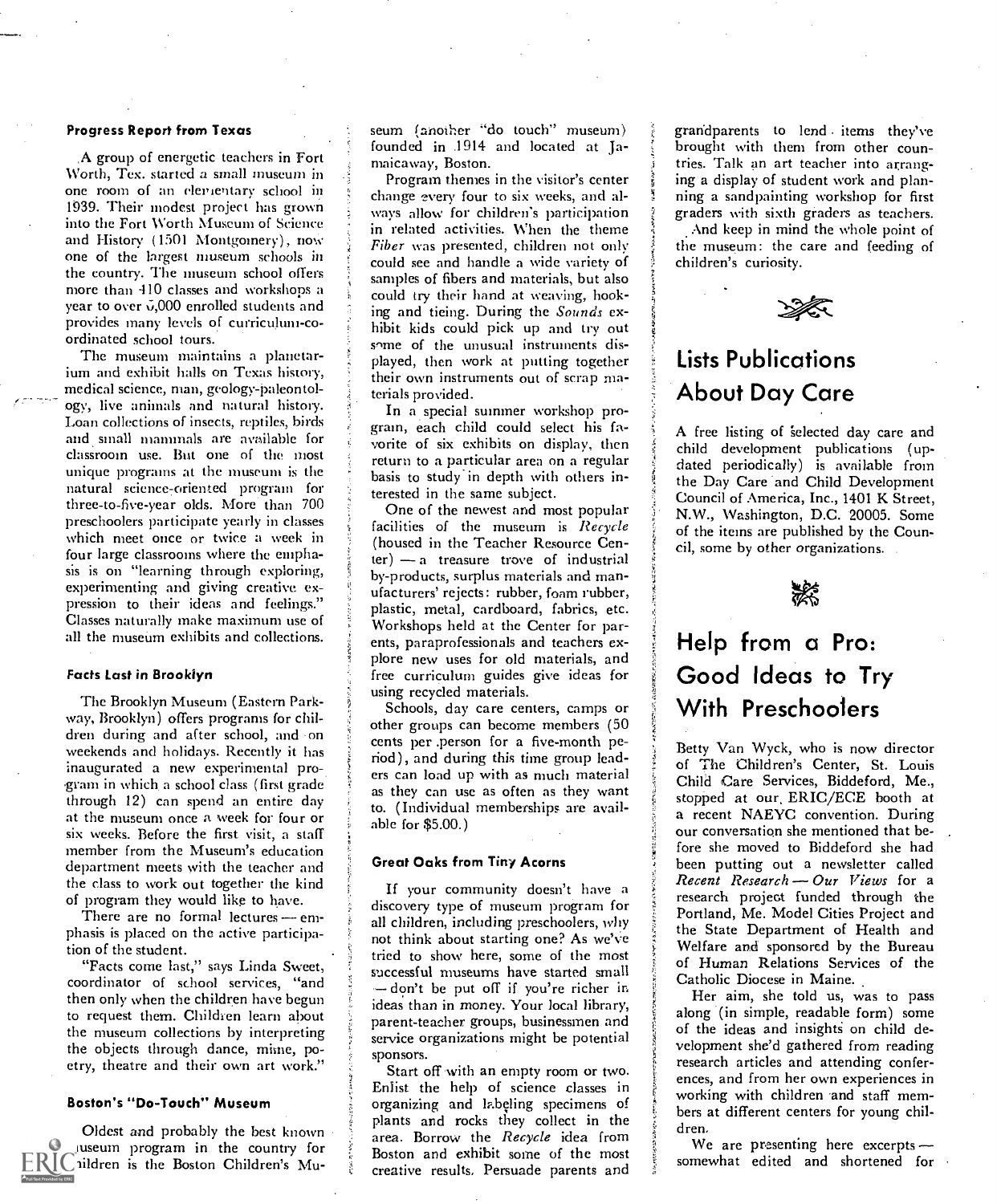space reasons  $-$  from several of her newsletters.

### Do You Come in Clear?

"OK, everyone, time to pick up now!" "Go get your boots, they're over there." "Better watch out, you might fall, your shoe is untied."

Did you ever realize that most threeyear-olds aren't able to receive and act upon messages like these? To a small child, "everyone" means somebody else, "over there" means anywhere at all, and "watch out" is a phrase without

meaning.<br>Better say, "John, let's you and I pick up the blocks now." (That's a direction John can easily understand.)

"Mary, see your boots? They're under the table." Then when she seems to see them, you can add, "Good, you found them, now you can put them away."

"Come here Billy, I'll tie your shoe," is a receivable direction, while "Watch out, you might fall, your shoe is untied" may be just background noise for the very young child.

If the danger is a real one and the child needs help or direction, then a clear, "Peter, stop right there!" can be acted upon by the child and enforced by your action. "Caroline, hold on with both hands," is a much clearer message than "Be careful, you might fall if you don't hold on better than that."

The three-year-old needs a great deal. of action along with the words. He needs to be spoken to directly and individually, not as one of the crowd. He is not yet ready to grasp a general comment, and responds best to very simple, specific and soft-spoken directions.

### I Can Do It!

Ever notice how pleased a small child is at being asked to do a "real" job?' Just for one day, keep a sheet of

paper in your classroom and jot down all the jobs teachers and aides do. Look at the list carefully and critically. Could a child do one of these jobs sometimes? Usually? Could you rearrange the room or provide materials so a child could do it well himself?

Don't leave out more formal teacher directed activities, either. For instance; a five-year-old can read a story to two three-year-olds. A child who knows his colors can help another child match a f color cards or an older child can  $ERICa$  record on the record player for **AND FINC** Inger child.

Other jobs children. can do: dampen the sand in the sand box, vacuum the rug, set the table, sponge off the tables after eating, help younger children zip jackets or tie shoes.

### Fieldless Field Trips

A walk upstairs with a friendly adult to ask the janitor for a roll of paper towels is an important field trip to a small child. Walking with "an aide through the offices in a large day care center (listening to all the sounds and looking for their sources) can be satisfying for a group of two or three fouryear-olds.

For small children, the most successful field trips are short ones  $-$  with just a few children -- to familiar places. Almost every time an adult goes somewhere, a child can go along, too. (The child who spends all day in a center especially needs little breaks like this.)

Think of your own building and the possibility of field trips into the world of real work: to watch the secretary type, the janitor wash the floor, the cook make biscuits. Let a few children watch from time to time when there are repairs or renovations going on in the building. The arrival of a delivery truck and the unloading of sand or cartons is interesting for children.

Take a walk around the school and look for high buildings and low buildings; ask the children to point out everything they can see that's blue; compare rough and smooth surfaces, etc.

All field trips take advance planning 'by adults if they are to be good experiences for children - but remember, there's no reason a field trip has to be for the whole group. Sometimes the most enjoyable field trip for a young child is the one he goes on all by him $self$  - with a willing aide or volunteer.

### Ecology for Children

Children are natural environmentalists. "What's that?" they ask. "Where did and the room it come from?" "Where did it go?" "What happens to it?"

We can build on this curiosity and help children learn to enjoy and take care of the world we all live in.

Start with what is closest to the children - their own trash, their own food, their own yard and building and neighborhood. We can talk about smog on a day when everyone can see it outside.

We can watch the chimneys across the street giving out black smoke. We can watch the garbage truck picking up the trash, and we can drive out to the dump; with a few children to see what happens) to the trash there. We can talk about/ what happens when the toilet flushes (where does it go?), answering kids' questions simply and matter-of-factly.

We can grow some food right in our room in a big wash tub or in the yard outside. We. can take the children to visit a beach or playground that's so badly littered that it's no longer a good place to play, and then make a point of regularly picking up litter from the classroom floor and playground and from the beach where we do go to play.

We can read aloud The Little House (Virginia Lee Burton) which illustrates graphically the process of the growth of a city (as it creeps out and surrounds this little house). Then we can talk about the growth of the children's own town or city and point out that the continued growth of urban. areas makes it more important than ever to take good care of the green spots.

By taking children out to see the real world (rather than just teaching them about trees and animals and birds from flash cards) we can help them. become more aware of the world around them and how they can influence it.

### Needed: All-alone Places

When we plan for children in groups we think carefully about how to help them get along together. But perhaps we don't always plan quite so well when it comes to providing places where children can find a little peace and quiet all alone.

We can't all build new private places into our classrooms. But we can occasionally throw a blanket or sheet over a table; we can look for a couple of big cardboard boxes to be quiet hiding places; and we can arrange an out-ofthe-way corner next time we change the room around. We should keep in mind that children need  $-$  just as we do  $$ some quiet times alone.

### Walking the Time Line

One way to help very small children begin to realize what we mean by yesterday, today, tomorrow, this afternoon, next summer and so on is to make a "time line."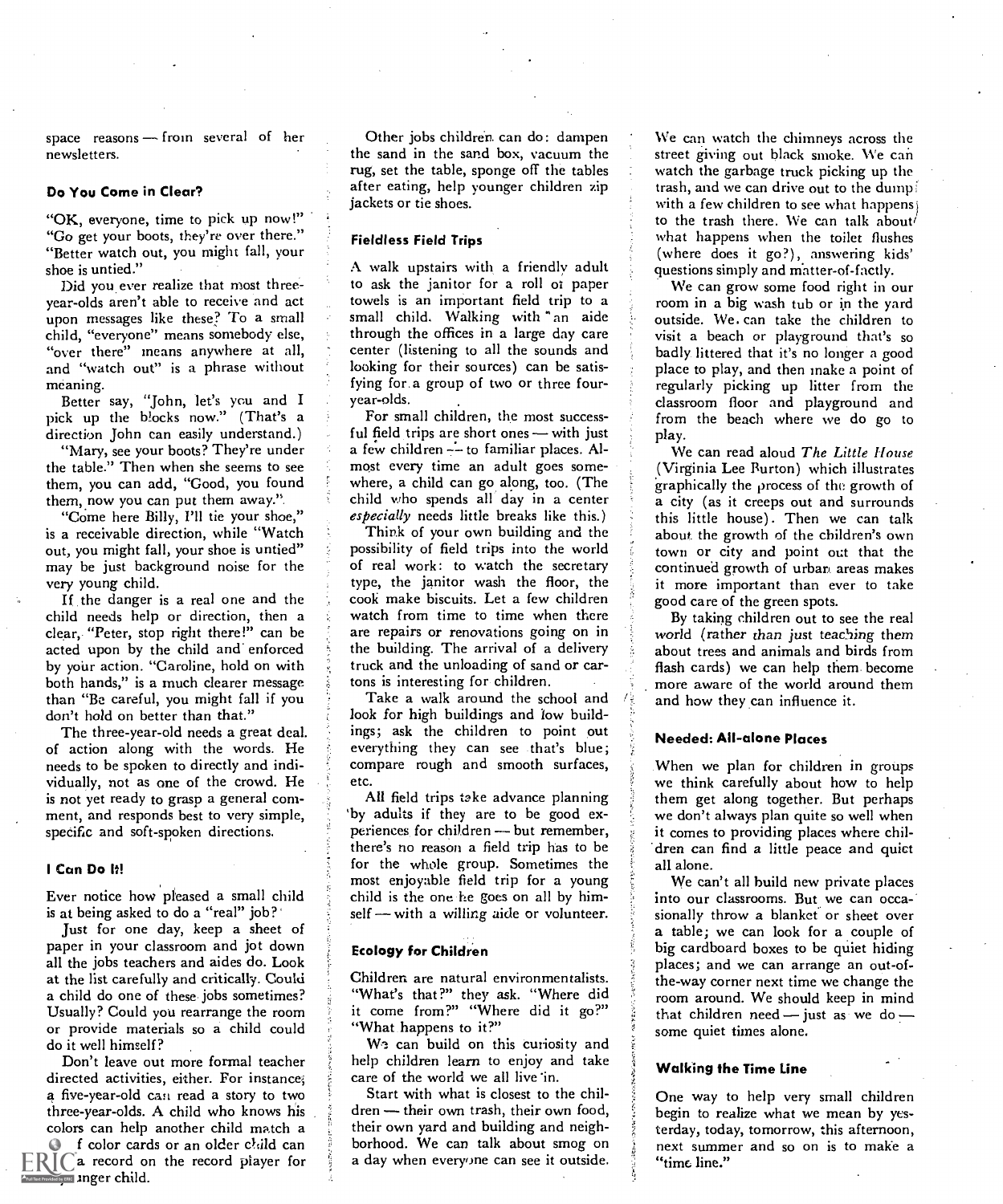You might start out with a time line that's. for only one day -- marking the hours and events of today on it. Later on you might make ,a. time line for a week or a month.

I once made a time line for a group of children whose ages ranged from two-and-a-half to five. I marked it in months and days and years, extending it back beyond the date the oldest child was born and ahead one year from the present. I laid it on the floor. It was folded and made of heavy paper and when a child asked "What's that?" I invited him to walk along it and see.

"Let's start right here, where today is - it's Monday, August 3, 1972, see? day you were born, when you were a little baby, and mark your name right on that day."

After we had written in his birthday, we walked slowly up the line again, talking about how he was a little baby back then and how he grew bigger. We stopped at each birthday to talk about what he could do when he was that big. We got back to today's date, then walked on until we came to his next birthday, "when you'll be six."

Off and on as children were interested in walking the line they added their birthday. Johnny walked a long way before he came to Peter's birthday. ("Peter isn't as old as you are, Johnny -he's only three. He was born after you were.")

Christmas, Chanukah, Halloween, the day we're going on our picnic, can all be written on the time line so the children can watch the progress of the line toward future-plans.

### If the Fire Bell Rang ...

Has every child and every adult in your center today experienced a fire drill? If the bell rang now, how long would it take to empty the building? Would everyone know where to go and how to get there? Would anyone know exactly which children and adults were in the building and which children might be off for a walk with a volunteer?

Every center, even a single family house or apartment where children are cared for, should have a fire drill plan. Here are some things to think about in making a plan:

• One adult for each group should be responsible at all times for knowing which children are in the building. Office and other staff should have specific responsibilities in a fire drill (perhaps be assigned to help in particular classrooms).

A safe and specific place should be chosen for each group to go to after leaving the building. (Groups should be kept separate until attendance is checked.)

Make sure that back gates in fenced areas are kept unlocked so that children could not be trapped inside the fenced area close to a burning building.

Now let's walk all the way back to the and all together, so we'll practice it."<br>day you were born, when you were a loop Don't joke about fires over the heads Explain the fire drills matter-offactly, without being alarming: "If we should have a fire, we have to know how to get out of the building quickly and all together, so we'll practice it." of the children during the drill. Tell them honestly there is no fire, that you're just practicing what to do if there were a fire.

> Announce and plan together the first few drills. Emphasize strongly that coats, hats, even prized possessions should be left inside. After the first few drills, have unannounced fire drills.

> Make sure that someone in the building is assigned to call the fire department, meet the fire truck and tell the men the exact location of the fire and if anyone is missing. (And have you ever thought about where a frightened child might hide in your room if you had to look for him in dense smoke?)

> Invite a fireman to visit with the children, observe your fire drill and tell everybody - children and staff - what was good about it and what, you could do better.

ႜ႘ၜၟ

### Home Approach Works in Appalachia

Televised lessons, home visits by a trained paraprofessional and a mobile classroom are all vital parts of a homeoriented approach program developed for rural 3- to 5-year-olds by the Appalachian Educational Laboratory in Charleston, W.Va.

Children and their parents watch a 30-minute televised lesson five days a week. A home visitor calls at each home once a week for about half an hour to acquaint both mother and child with the upcoming lessons on TV and the accompanying special materials. Once a week the mobile classroom stops in each small community, and a dozen or so children have a chance to interact with other children in a classroom-type setting. All three aspects of the program are carefully meshed.

### Field Tests Encouraging

Encouraging results of three years of field testing with 450 children in West Virginia indicate. that this program is an effective way to reach rural preschoolers of Appalachia, and might be adapted for use in any rural area in the nation. It may also be practical for city school systems where kindergarten space is short but television is available.

A summary report of the 1969-70 field test, Evaluation. Report: Early Childhood Education Program is available from EDRS (ED 052 837, 30p.). Also available through EDRS (look in RIE) is a series of technical reports on individual phases of the program. Additional information can be obtained from the Division of Research and Evaluation, Appalachia Educational Laboratory, Charleston, W.Va. 25325.

 $\bullet$ 

# Ain'ts and Mouses Aren't All Bad

Don't worry if the preschool and primary age children in your classroom say things like "I seen it yesterday," or "I ain't going to the library."

These children are showing progress in language development, according to Nancy Lou Quisenberry of Southern Illinois University. They are using  $a\psi$ propriate language for their families and social groups, and have already acquired clearly established language patterns.

The teacher can help most, she says, by providing many opportunities for these children to hear and use standard English  $-$  via listening tapes, records, storytelling, reading, games, etc. rather than concentrating on workbook drills.

Over-use of grammatical rules is observed in children at all age levels. (When a child says "mouses" or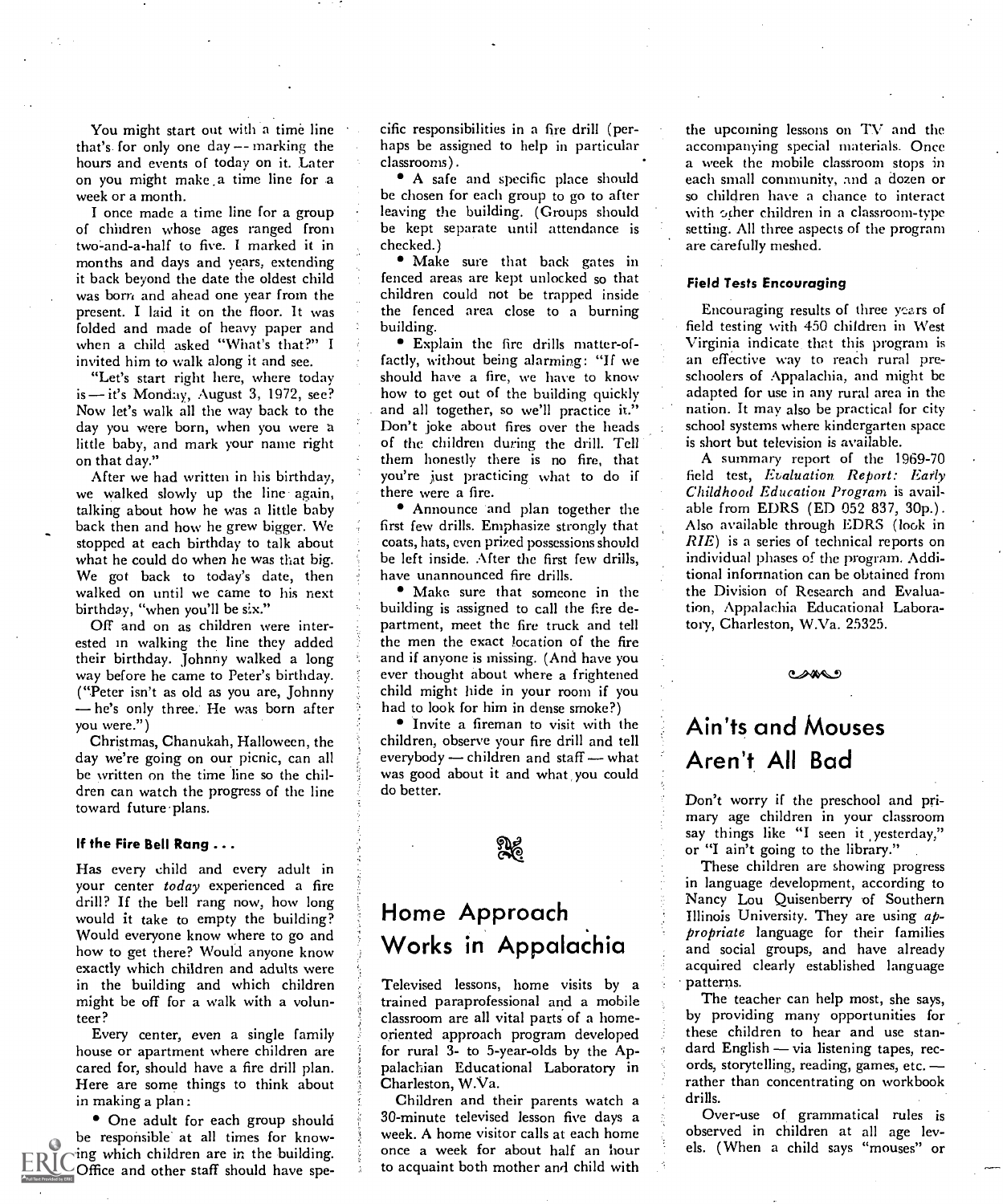"comed" or "maked" he is applying the rules of English that he knows: plurals k re made by adding s. past tense by adding ed.) He hasn't vet been able to assimilate irregular rules. .

Classroom teachers should recognize this pattern as part of natural language growth and simply see that children are exposed to the accepted form many times in many different ways.

The Ouisenberry paper, A New Look at Children's Language (9p.), is available through ERIC (ED 063 022).



# Don't Get Hooked On Excitement Cautions Katz

"Keep it fun! Make it exciting for both you and the children!"

This "reminder" to teachers posted on the bulletin board at a preschool she visited recently prompted a vigorous reaction from Dr. Lilian Katz, director of ERIC/ECE.

"It seems to me that this constant injunction to keep children excited is representative of a common and widespread confusion between education and excitement," says Dr. Katz.

One way of thinking about this confusion, she suggests, is to picture that hypothetically, at least, most children function at a fairly even level of activity and involvement - although this normal state of activity differs for different children depending upon -their temperament and energy levels.

"Now, picture that we introduce into the environment of this hypothetical child an event which he experiences as exciting. At this point, his level of responsiveness goes up and we can say that he is 'excited' or 'turned on.'

"Since by definition exciten, nt is an extraordinary level of responsiveness or arousal, this high level cannot be maintained for any length of time without becoming, in turn, the new ordinary level. So the excitement begins to wear off."

Dr. Katz goes on to say that she has a hunch that "as the excitement subsides, children may fall *below* their own

al level of responsiveness." She  $\text{ERIC}$  thesizes that in this period children may become apathetic, may withdraw from interaction completely, or appear a least had started playing doctor and nurse to be overtired or satiated.

"Possibly, given sufficient rest from the exciting environment, children spontaneously recover their own normal level of responsiveness," she says.

"But when teachers feel compelled to make the activities exciting and fun, the possibility emerges that constant adult-induced excitement teaches children to depend upon repeated 'doses' administered to them in their classrooms. And the teacher who feels pressured to l:eep her children excited perhaps will have to hand out a stronger `dose' next time. If this hypothesis is valid at all, then teachers and their pupils could quickly become locked into an exhausting pattern of activity and relationships."

Dr. Katz cautions that this pattern of adult-induced excitement may, in addition, rob the children of the opportunity to develop their own capacities for generating interesting, productive or stimulating activities on their own. In other words, she says, they may acquire an increasing need to be entertained by others.

### Teachers Affected Too

There are implications for teachers as well as children in this excitement approach, according to Dr. Katz.

"It seems to me that this approach encourages teachers to develop collections of activities which are not much more than cheap and superficial gimmicks," she says. "In so many classrooms for young children I see the products of one-time, one-shot activities displayed on bulletin boards and sadistic! shelves. These activities may have been fun and exciting at the time, and they surely have their place and occasion in any program.

"But one of the things I look for as an important indication of good quality in a program for young children is evidence of work and/Or play which invites or requires the children's sustained interest and involvement. Activities which require some planning, some problem solving or some construction at a developmentally appropriate level indicate to me that education, rather than just excitement, is offered by the program."

To illustrate her point, Dr. Katz describes some of the activities she saw one morning in a crowded nursery school for 3- to 5-year-old children:

.\ small group of children who one day (with dressup outfits) had added a hospital bed, several doctor's "instruments" and doll patients. They made a burlap stretcher and constructed au ambulance large enough for two children to sit in the driver's cabin (complete with old steering wheel)., and for one or two children to attend the "patients" in the back. This activity had developed over a period of a few weeks.

Another complex activity centered around a cement truck the children had constructed from old lumber. The truck was large enough for four children to "ride" in, climb in and out of and deliver sacks of "cement" to other children who were building a structure (big enough to enter) of egg cartons.

Several children were adding details to row houses they had made from small cartons. The houses reflected the typical construction of their own neighborhoods, and some included windows, doors, chimneys and furniture. Some children had even added trays of dirt as "front gardens," with paper trees and a popsicle stick swing set.

The children working on these and other projects did not seem to be "ex- cited." They did seem to be deeply involved and interested in reconstructing salient aspects of their own experiences and environments.

Dr. Katz underscores the fact that she is not recommending that teachers provide children with "practice" in boredom.

"Far from it! All children inevitably get plenty of practice at coping with boredom. To provide such practice as a matter of deliberate policy would be

"Unfortunately, it is difficult to convince teachers that they don't have to choose between the two extremes of excitement and boredom. Sustained interest and involvement -- with occasional high and low moments in terms of pleasure and satisfaction - are qualitatively different from the extremes."

### Reflects Wider Problem

Like many other problems in education, this excitement/education confusion reflects a pervasive problem in the wider culture and society, Dr. Katz points out. "We seem to live in an excitement-oriented culture. Note how often you hear this descriptor in advertising pitches and in ordinary daily conversations."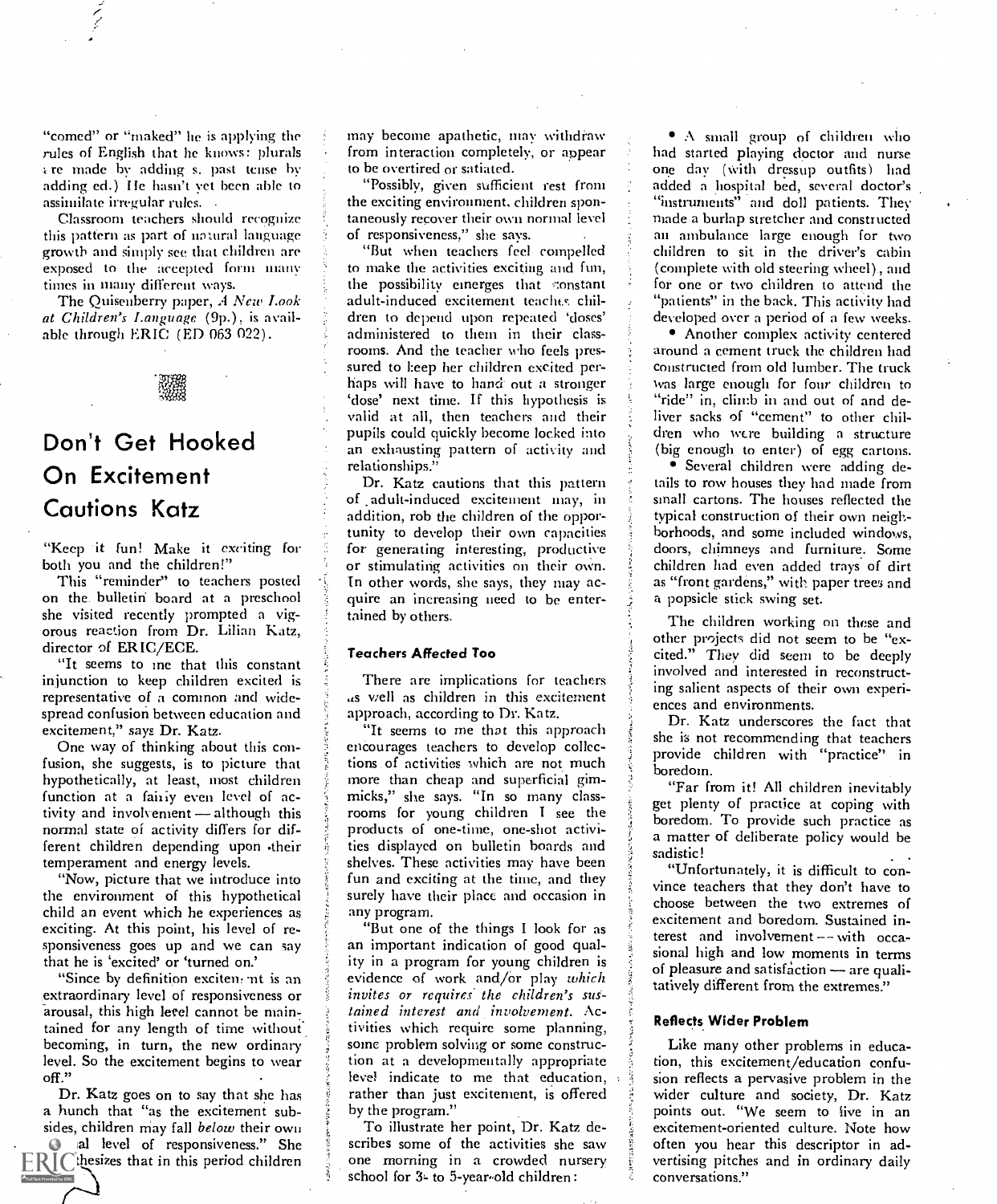She feels that to a large extent, strategies for educational change, 'reform and innovation are also aimed at getting decision makers as well as practitioners excited about new ideas, programs and materials. Change agents in the field of education try to drum up excitement in order to get teachers to adopt new practices.

"My hunch is that this hard selling (or over selling) is followed by disillusionment and mistrust among would-be adopters. It sometimes seems that in order to overcome the disillusionment the change agents make bigger and bigger promises and omit more and more precautions."

Dr. Katz suggests that interesting examples of this phenomenon can be seen in the current enthusiasm for "open" or informal education. Although a strong proponent of -open education, she feels that many of the spectacular success stories offered in various journals and periodicals are misleading, because they extol the exciting aspects of the projects and previously given him help? Would or programs and fail to offer precautions.

"Articles like these seem to me to give educational reform and innovation a sort of 'soap opera' quality, and I think they are misleading. They remind me of the television series about doctors who ,are depicted as living from one peak experience to another. Yet, the health of a community is maintained by the physician who gives endless vaccinations and looks at sore throats week after week."

Dr. Katz concludes: "In other words, I'm suggesting that educators of young children are often both the perpetrators and the victims of a culture-wide confusion between excitement and learning. I'm suggesting that when we continually introduce children to exciting activities we teach them. to expect to be excited - and at the same time we cheat them of the opportunity to gain satisfaction from sustained involvement.

"The real challenge to teachers, as I see it, is to develop activities which the children can find satisfying over a long period of time  $-$  the kind of activities which require genuine and appropriate problem solving, mastery of the difficult, concentration, and even a little routine."

Dr. Katz' paper, Notes on the Distinction between Education and Excitement (#1300-43) is available for  $55¢$ from the University of Illinois Curriculum Lab and through EDRS (ED 076 263, 14p.).

# When Will Children Lie to Help Peers?

Why does a child lie? Often for selfish reasons  $-$  to reduce anxiety, if he expects to be punished or to satisfy a need for approval.

But sometimes a child lies for altruistic reasons --- to help another person without any expectation of reward or benefit for himself.

The extent to which children (56 eight- and 12-year-old boys) were willeight- and 12-year-old boys) were will-<br>ing to engage in altruistic lying to help<br>ing to engage in altruistic lying to help<br>into the child who help to help a peer was explored in a study, Effects of Age and Prior Help on "Altruistic Lying," by Esther R. Greenglass (ED 056 774, 71p.).

The study investigated such questions as: What makes a child willing to lie in order to help a peer avoid possible punishment? Would a chile' be more likely to lie for a peer who had previously given him help? Would a peer (when asked to) than an 8year -old would?

Among the findings: the older boys were more willing to lie for a peer who previously helped them than 8-year-olds were; and after receiving help from a **According** to the author, ongoing peer,. 12-year-olds were more likely to lie for him than they were to tell the truth. Eight-year olds were "less willing to violate the norm of honesty in order to repay the confederate for his earlier assistance." No differences in lying behavior were found between the 8-yearolds and the 12-year-olds after they had been refused help by the peer.  $\Lambda$  substantially large proportion of boys in both age groups lied for a confederate in this "refused help" condition.

### How Can You Help Preschool "Loners"?

Sally is the loner in her Head Start classroom. Every morning she picks out a stack of puzzles or small blocks and heads for the corner of the room behind the bookcase. She's always by herself, and rarely talks to anyone, even when you make a special point of drawing her into small group activities.

How can you help her $-$  and other shy, reserved preschoolers like her learn to enjoy playing with- her classmates?

One apparently successful method is described in a study, Use of the Peer Group in the Socialization  $\phi^r$  the Isolate Child, by Cathryn A. Levison of the University of Chicago (ED 054 858, 10p.).

Previous studies had shown that the child who-spontaneously gives to others whether it be toys, food, smiles or praise - tends to receive similar relate child, who lacks the skills to reward his peers, rarely receives any social reinforcement from them.

In this study, isolate children (chosen on the basis of amount and quality of verbal behavior and amount and quality of play in the classroom) are paired with outgoing, gregarious classmates in daily 15-minute play sessions offering maximum opportunity for dramatic play. The dyad sessions are held in a separate room.

As the result of continued play sessions, the quantity of cooperative play during the classroom free-play period gradually increased and remained high and stable.

work with isolate children in Head Start classrooms has indicated that as the child receives positive reinforcement from his peers, his classroom behavior changes, and increases occur in both verbal interactions with others and in cooperative play.

It is possible for any teacher to restructure the subgroups in the classroom so that isolate children can receive more attention from their classmates, the author concludes.

# Are Your Classes Tuned to Adjusters?

He's walking into the zlassroom now, one of your favorite students. He ways follows directions exactly as you give them and studies what you tell him in the way you prescribe. He's always concerned with behaving the "right way" and sometimes seems a little upset when he sees other students giving you trouble. You frequently let him know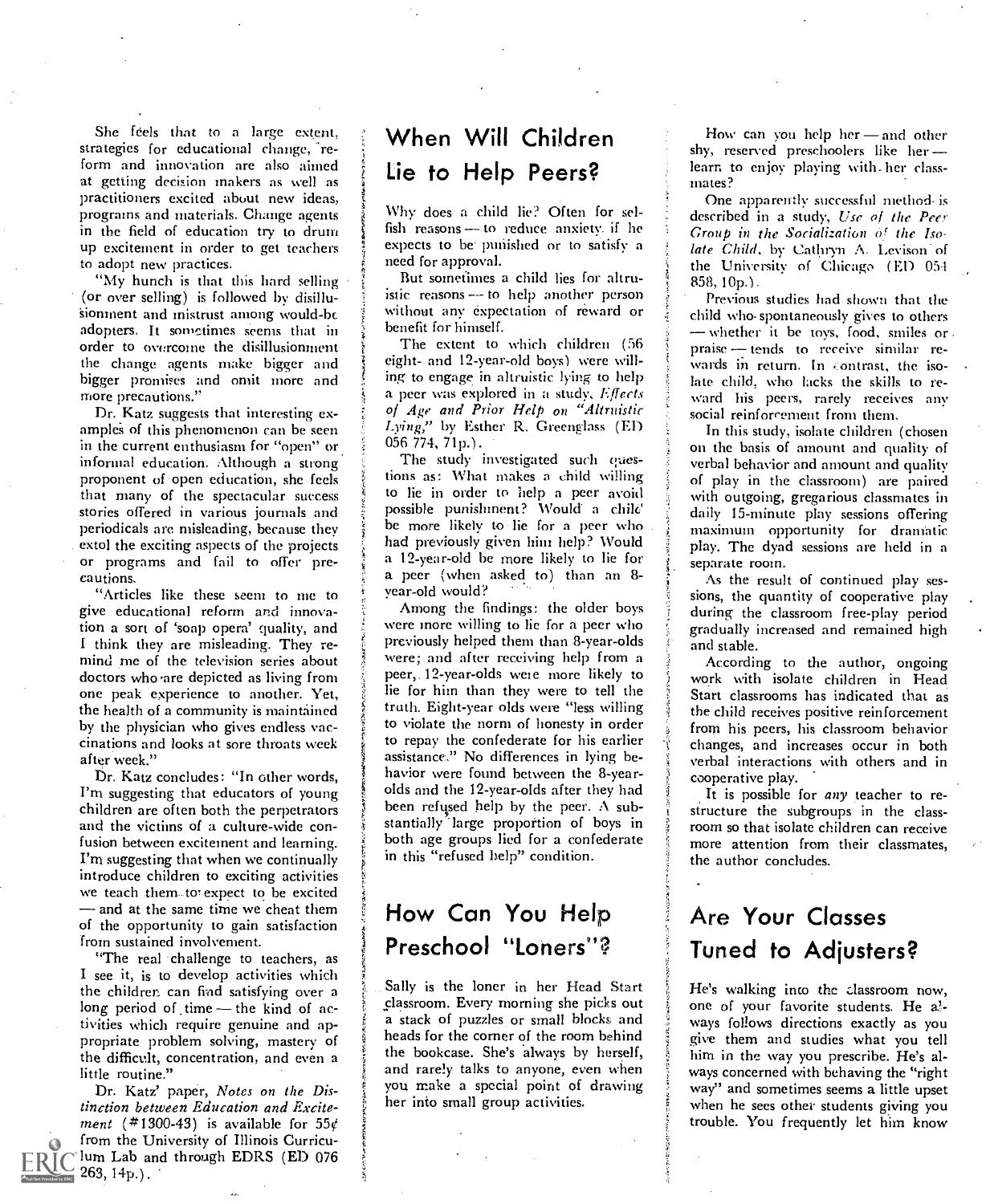that you appreciate his cooperation, since you make it a point to reward your pupils for doing what they are told.

Does this teaching parallel yours? If so, Stephen Harlow, educator at the University of North Dakota, would accuse you of teaching to produce "adjusters," not free, self-directed, sociallysensitive individuals who can strengthen our democratic society.

In a paper tided Freedom in the Classroom (ED 056 746, 23p.), Dr. Harlow points out that a child cannot learn how to use freedom if he is never given a chance to make significant and the not provide much he choices. But in helping children learn and early survival problems.) choices. But in helping children learn to be self-directing,. the teacher must realize that children relate differently to the classroom environment. One type of child may be an "adjuster," another a "survivor" or an "encounterer."

The survivor attempts to minimize change at all cost, and his behavior is rigid and frequently inappropriate. The adjuster, while freer and less rigid, still does not direct his own life and is not open to ideas within himself. Only the encounterer accepts change, lives easily with uncertainty, and has the ability to work for long range goals without immediate rewards. While his independence and creativity often prevent him from being the best learner, lie has the greatest freedom and exhibits the most social sensitivity.

Dr. Harlow takes issue with John Holt's position that the child will automatically become free when put in a free classroom environment and he sees the teacher not as an option in the classroom but as "an active human being sharing his perspective with each student, bringing out the talents and promise of the child, while challenging him to encounter new horizons."



### Survival to Maturity: A Teacher's Progress and (4) timing of training.

"Can I get through this day in one piece? Can I. really do this kind of work day after day? Will my colleagues accept me?

New preschool teachers ask these  $\frac{1}{8}$  11p.). of questions in their "survival

stage," according to Dr. Lilian Katz, director of ERIC/ECE. In <sup>a</sup> short paper titled Developmental Stages of Preschool Teachers, she suggests that preschool teachers go through four developmental stages in their professional growth and have different training needs in each stage.<br>During Stage I (Survival), the

teacher needs reassurance. guidance and help in developing insights into behaviors as well as specific skills. Training should be provided in the teacher's own classroom. (Dr. Katz points out that the traditional sources in education do not provide much help in solving

By the end of the first year, the teacher begins to move into Stage II (Consolidation). Having acquired a baseline of information about what young children are like, she now begins to focus on individual children and situations. Onsite training' continues to he wider range of resources, exchanging ideas and information with more experienced colleagues, and other specialists.

Stage III (Renewal) is usually reached during the third or fourth year of teaching. The teacher begins to tire of doing the same things the same ways, and wants to investigate new materials, techniques and ideas. Training at this stage should allow ample opportunity for participation in conferences and workshops and visits to other classes, programs and demonstration projects.

 $IV$  (Maturity) has come to terms with herself as a teacher and has enough perspective to explore abstract questions concerning the nature of growth and learning, the relationship of schools and societies, etc. She should have a chance to read widely, participate in seminars, and possibly work toward an advanced degree.

Four dimensions of training for preschool teaching are outlined in Dr. Katz' paper: (1) developmental stages ing Spanish Harlem in New York City, of the teacher, (2) training needs of each stage, (3) location of the train-

Dr. Katz' paper, Developmental Stages of Preschool Teachers, can be ordered from the University of Illinois Curriculum Laboratory (\*1300-30) for  $25¢$  or through EDRS (ED 057 922,



# Teaching Bilinguals? Bernbaum Paper Offers Guidelines

Last summer you and your staff spent hours working out a special program for the Puerto Rican children in your Head Start classrooms. You thought the children would feel more comfortable and learn more quickly if they were taught in their language at first. And when classes began, you were pleased at how well the 'bilingual aides were able to work with the children.

It came as a blow when you found that many of the children's parents were not completely happy with the program.

"We send our children to Head Start to learn English," one mother finally told you.

So you had to backtrack. You began to see that some questions you hadn't thought very much about needed to be answered before you could decide what kind of a program would work best in your community.

The teacher who has reached  $Stage$  prepared by Marcia Bernbaum under a Some of the major factors to be considered in establishing curriculum and goals for preschool bilingual programs are outlined in a paper, Early Childhood- Programs for Non-English  $S$ peaking Children (ED 054 872, 70p.), grant from Head Start/OCD. The following questions suggested in the paper are based on bilingual preschool program reports:

> Community: Is it stable linguistically, or in the process of changing? (In a Mexican-American border community on the Rio Grande, English is the ianguage used at work and Spanish is spoken at home and in social situations. However, in linguistically changmany Puerto Rican immigrants are eager to become part of the American culture as soon as possible.)

> Desires of parents: Do they want their children to quickly become part of the Anglo culture, or would they prefer that their children maintain a bilingual/bicultural outlook?

> Composition of the class: Are all children non-English speaking, or do some speak English fluently while others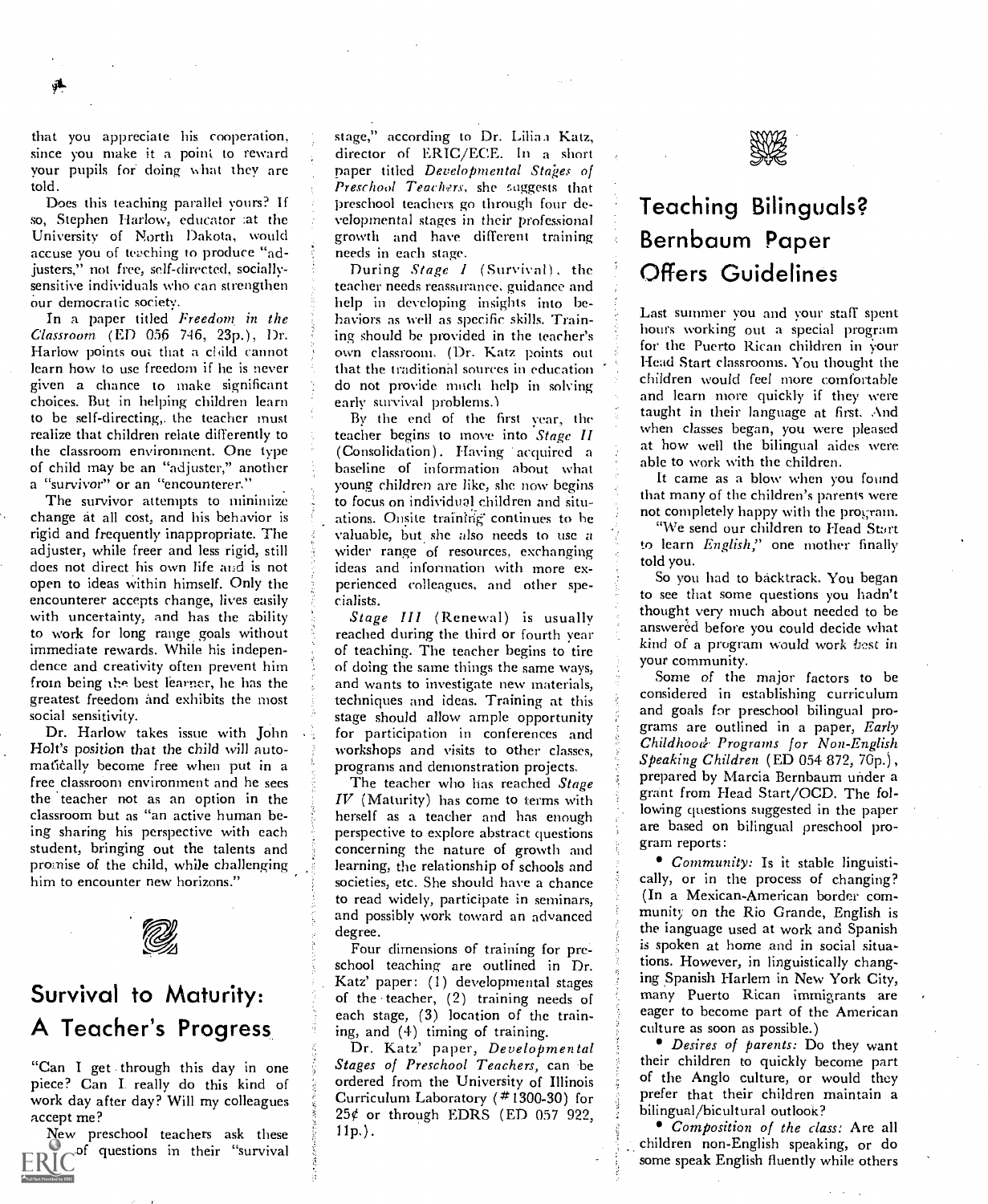have little or no facility in any language?

• Teachers: Are they bilingual? If not, will there be a bilingual aide in the classroom?

Future education: Will children be going to an elementary school where only English is spoken, or will they remain in a bilingual/bicultural atmosphere?

Once you've embarked on a program to teach non-English speaking children, these points should be remembered, according to Bernbaum:

It is recommended that. a young child entering school be exposed to his native language until he becomes accustomed to the classroom atmosphere. English can then be introduced.

The child should always be enis valued and appreciated  $\rightarrow$  whether or not the curriculum has a bicultural orientation.

If a concept is to be presented in English, it is helpful to present it in the child's dominant language earlier the same day.

<sup>If</sup> It is easier for a child to learn two languages when the languages are consistently presented in two separate contexts. (It may be helpful to have a specific classroom time and place for each language.)

Teachers should. develop an understanding of phonemic, grammatical and semantic differences between the language.

### Summarizes Research

The new paper also summarizes research relating to bilingual preschool programs, describes existing models for bilingual preschool programs (citing references to additional sources of information), and lists recommended teacher-administrator handbooks and useful materials for teachers.

In describing the model bilingual programs, the author classifies them according to composition of the classes (whether all non-English speaking or not) and according to approach.



# There's No Place Like Home For Kids to Learn!

Mrs. Johnson was reading to her son Bubba and  $-$  as the home visitor had suggested  $-$  was also asking him a few questions about the pictures in the storybook. The home visitor suddenly became aware that Mrs. Johnson's attention was beginning to wander from Bubba and the book to the stove.

couraged to feel that his own language she'd have to peel the potatoes soon-"I guess you're pretty busy," she commented. When Mrs. Johnson said or there wouldn't be any dinner, the home visitor offered to show her how she could teach Bubba about different sizes, colors and textures as she peeled the potatoes.

> This informal way of helping moth ers learn how to teach their preschoolers at home (as described in DARCEE's A Guide for Home Visitors) is a basic approach of the OCDsponsored Home Start program now underway.

child's native language and the English sources so they will be available as Like Head Start, the new program will provide comprehensive services for young children three to six years of age, coordinating community health, nutritional, psychological and social reneeded. But in contrast to Head Start, which views parent involvement as just one way of helping the child, the Home Start program aims at "involving parents as the major means of helping the child." It is essentially home-based rather than center-based.

> In helping "to develop and expand the role of parents as their children's first and most influential teachers," each of the 15 demonstration Home Start programs must (according to OCD guidelines) provide an opportunity for parents to learn about:

Approaches to childrearing.

• Ways to use ordinary elements in the child's environment (such as household articles, television, visits to grocery stores, etc.) as teaching tools, and to turn everyday experiences into learning experiences for the child.

Ways to encourage children's language, social and emotional development.

Ways to promote good nutrition and health.

Various resources in the communityand how to use them.

Each individual program is free to approach the Home Start objectives in its own way. One program, for instance. might prefer home visitors who work with both parent and child. Another might have home visitors who work primarily with the parent or with groups of parents in the home. A third might combine a home visiting program with periodic group experiences for children or daily watching of such TV programs as Sesame Street or Around the Bend.

But whatever the educational approach of a Home Start center, some of its program components will undoubtedly be based upon one or more of the successful home-based programs already in existence. Some of the best known of these are the Demonstration and Research Center for Early Education (DARCEE), the Florida Parent Educator Program, the Perry Preschool in Ypsilanti and the Mother-Child Home Program in Long Island. Among other programs which will provide ideas are those directed by Bettye Caldwell, Earl Schaefer, Glen Nimnicht, and Merle Karnes.

### Nothing New for DARCEE

Home visiting has been part of the DARCEE program (at Peabody College in Nashville, Tenn.) for more than ten years. First used in conjunction with a summer program for disadvantaged 31/2-year-olds, the home visits were originally intended to act as a bridge from one summer program to the next.

An unexpected result of this program (uncovered in followup testing) was that younger siblings of the children who took part showed substantially higher IQs than younger siblings of children in control groups without the home visit aspect. This finding led directly to a larger project in which a deliberate attempt was made to separate out the possible diffusion effects of a home visiting program from those of the group-centered program.

Three different groups of children were involved in this study:

Group I children attended preschool daily, but their parents were seldom involved.

Group H children also attended preschool daily, but in addition, their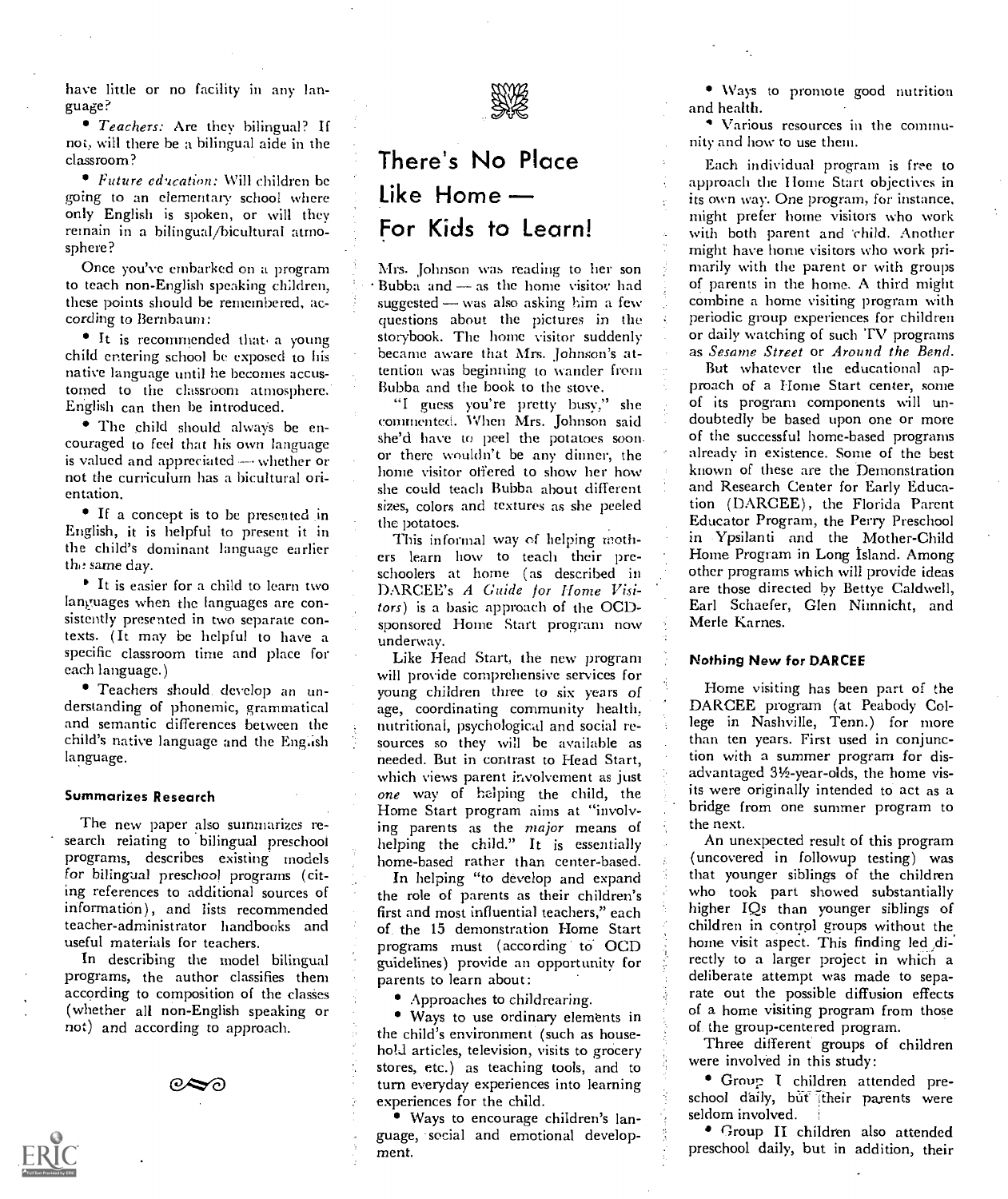mothers participated weekly in training experiences at the preschool, eventually acting as teacher assistants.

Group III children did not attend preschool, but a home visitor came weekly to their home.

Results of this longitudinal study show:d that IQs of the group in which both mothers and children were involved have remained relatively stable through second grade, while IQs have declined in the group in which children attended preschool but mothers were not involved. The additional involvement of the mother of a child who attended the preschool did not increase that target child's performance on the usual intelligence tests. But the performance of younger siblings of this  $group \rightarrow and also of the group in which$ only home visits were made  $-$  was superior to the group which had no mother involvement.

Since the highly economical "home visit only" approach seemed just as effective for the younger siblings as the approach which involved both mother and older target child, new projects were begun at DARCEE in which the mothers from the earlier study were trained to become home visitors themselves. Later these same mothers were trained to work as trainers of other home visitors.

A recent study by Christopher R. Barbrack and Della M. Horton contrasts the relative effectiveness of three home visiting projects: 1) The first group of families was visited by a professionally trained teacher; 2) the second group by paraprofessional home visitors supervised by professionals; the third group by paraprofessional home visitors supervised by other paraprofessionals.

All three groups of children in the study tested higher than a comparison group which had not received home visits. And all three home visiting programs seemed to have resulted in improving the mothers' teaching style (mothers became more specific and more positive in teaching their children).

But the surprising finding was that the third group of children (visited by mothers who had been trained by paraprofessionals) had test scores just as high and in some cases higher than the other two groups.

The cost/benefit advantage of this approach should be of interest to Home Start and other projects which focus on parents.

The Barbrack-Horton study is described in Educational Intervention in the Home and Paraprofessional Career Development: A Second Generation Mother Study with an Emphasis on Costs and Benefits, available from EDRS (ED 052 814, 45p.) or from DARCEE. A Guide for Home Visitors, which provides practical information for persons who are in training themselves  $-$  or training others to be home visitors  $-$  is available through EDRS (ED 055 644. 197p.). (For a complete list of DAR-GEE publications, write to the Information Office, Peabody College, Box 151, Nashville. Tenn. 37203.1

### Backyard Learning in Florida

"Backyard centers" played a key role in a program recently developed at the University of Florida by Ira Gordon and his staff.

An outgrowth. of earlier programs in which disadvantaged women were trained as parent. educators, this program combined home visiting with additional small group instruction for 2- and 3-year-olds in the homes (or "backyards") of mothers in the project.

Each child spent four hours a week with five or six other children in two separate sessions at the backyard center. Centers were located as close as possible to the population distribution of the children so that little transportation was required.

### Trained Mothers Direct Centers

Trained paraprofessionals called Home Learning Center Directors were in charge of the centers, and mothers in whose homes the children gathered were employed as the directors' helpers.

Each director's weekly workload consisted of four days with the children, home visits once a week to families of her center children (to teach mothers home activities to complement and supplement center activities). She also took part once a week in an inservice session which included giving suggestions and providing feedback from mothers on curriculum materials. (Since early childhood educators and graduate assistants were not always able to come up with home tasks that both mothers and children found interesting, home learning center directors and mothers played an important role in developing curriculum materials.)

A complete description of the program titled, A Home Learning Center Approach to Early Stimulation, is available through  $RIE$  (ED 056 760, 66p.). This approach to working with parents might be useful for Parent and Child Centers and as a ossible model for at least the educational component of family day care as well as for Home Start.

### Teachers Make Home Visits

A home teaching program was an important part of the Ypsilanti, Mich. Perry Preschool Project begun in 1962 under direction of David Weikart.

Teachers visited the homes of children in their preschool classes to involve their mothers in the educational process and augment school activities on a one-to-one basis. Each teacher would bring materials she felt were appropriate to the skills and concepts being concentrated on at school. She might take puppets, clay, art materials, or material prepared for teaching classification  $-$  always a number of choices so that if the child weren't interested. in a particular activity that day, something else would be available to teach him the same concept.

After working with the child for an hour or so the teacher would talk informally to the mother, perhaps about inexpensive but good books and toys, or how to use positive reinforcement to encourage desired behavior. If crayons or clay were used in the session, she would leave some behind and encourage the mother to make a place for the child to keep and use them.

A number of reports on this program are available through the ERIC system.

### Toys Get Them Talking

In the Mother-Child Home Program (Nassau County, Long Island), verbally-slanted play is focused around toys and books which are left with the child each week. (The child gets to keep the toys permanently.)

A professional staff trains and supervises paraprofessional women called "toy demonstrators" who visit a mother and her two-year-old child together in their home twice a week.  $B_1$  playing with the child, the toy demonstrator shows the mother how to use particular toys and books to encourage the child to want to talk and ask questions. The mother is drawn into each session and is encouraged to assume an increasing amount of responsibility so that she can

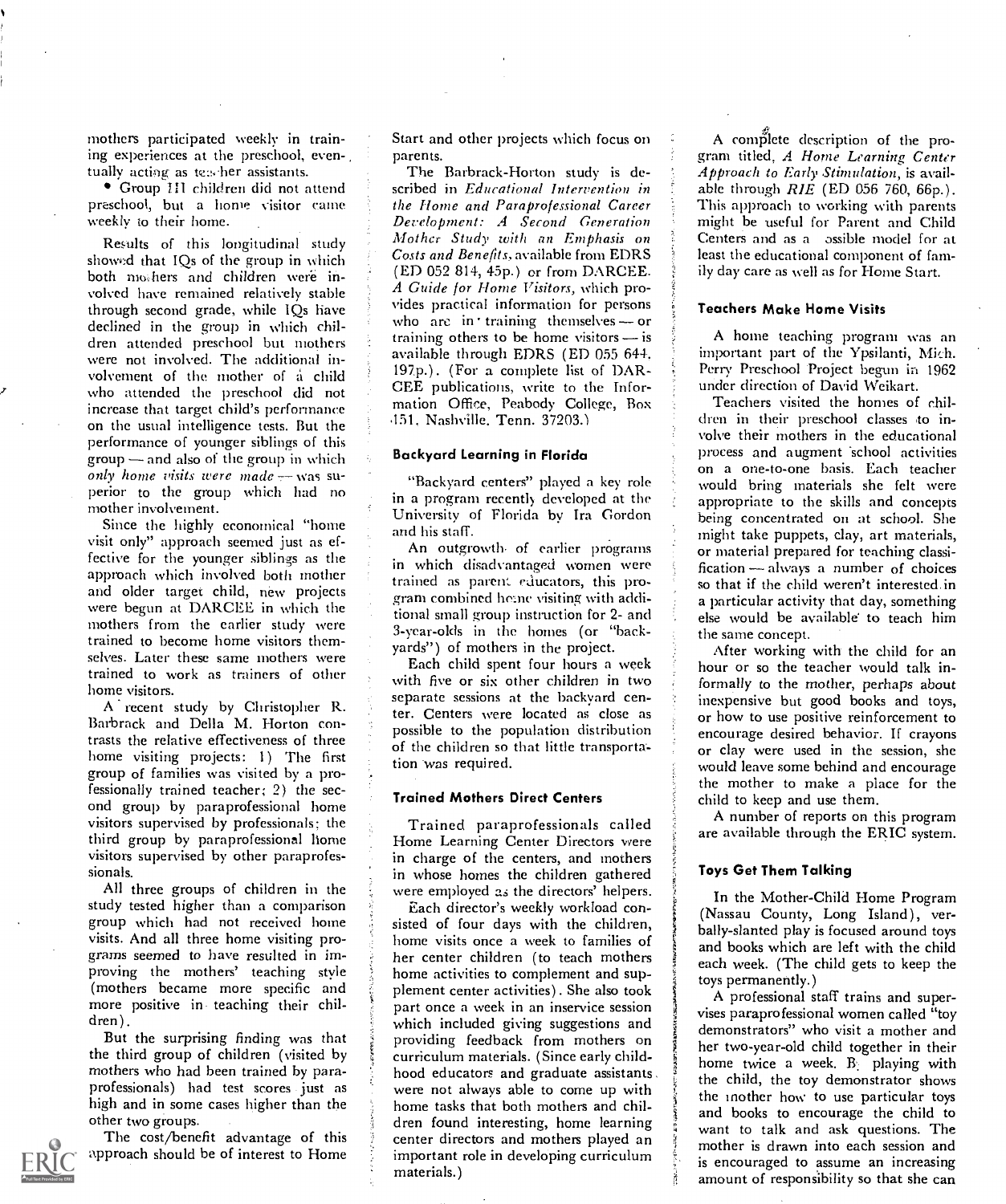eventually take over the sessions completely.

Each year since 1965, the program children have made impressive cognitive gains. "We believe we've seen it demonstrated through our research," says director Phyllis Levenstein, "that if a mother knows of the importance of verbal interaction to her child and is shown how to encourage it, she will make the choice of encouraging it no matter how burdened she is  $\ldots$ ."

For more information on these and other programs based on the homelearning approach, see Mother-Child Home Learning Programs: An Abstract Bibliography, compiled by Norma Howard. Available through EDRS (ED 060 962, 47p.) and from the University of Illinois Curriculum Lab ( #1300 -21) for  $80<sub>c</sub>$ .

### Valuable Collection Of Day Care info

Whether you're new to the day care field or consider yourself an old pro, you'll find up-to-date, useful information in Day Care: Resources for Decisions, edited by Dr. Edith H. Grotberg under a grant from the Office of Economic Opportunity.

EXperts or. various aspects of day care have contributed essays to this 498-page anthology. The book is divided into six main sections: orientation to day care, programs for children, adult involvement, program supports, staff training and delivery systems, and evaluation of day care centers.

Available for \$4.00 (plus  $50¢$  for postage and handling) from the Day Care and Child Development Council of America, 1401 K Street, N.W., Washington, D.C. 20005, and through EDRS (ED 050 307, 494p.).

#### 7252525252525252525252525353

We may be prejudiced, but we feel that one of the best ways to keep up with what's new in education is to make a habit of reading Research in<br>Education (RIE) and Current Index to Journals in Education  $(CI/E)$ . These two monthly journals are keys to the ERIC system and are available in many libraries.



# When Children Ask, How Do You Answer?

Do nursery school teachers make the most of their children's informationseeking questions?. Do they often try to help the child find his own answer by asking an open-ended question in response? Or are they much more likely to give a simple, direct answer and assume this satisfies the child?

Dorothy Haupt, in Relationships Between Children's Questions and Nursery School Teachers' Responses (ED 046 507, 29p.), examines the teaching and learning processes set in motion when four-year-old children question their teachers. She finds that teachers need to "increase their skill in helping children learn how to learn by helping them pose relevant questions in a more orderly sequence."

Twenty-six children (13 girls and 13 boys) and eight teachers in two urban nursery schools were observed in different program areas at various points of the day. Verbatim recordings of each child-teacher-child sequence were made and coded to permit a systematic comparison of the form, function and content of the children's questions and the teachers' responses.

According to the author, there is a fine distinction to be drawn between children's questions demanding clearcut immediate answers and those inviting shared exploration of ideas and past experiences. Teachers need to take satisfaction – jokes that make no de-<br>time to listen for cues as to what a time to listen for cues as to what a child's question really means.

### Not Too Little, Not Too Much

"To adopt a pattern of responding immediately to a question, depending fully on the child to continue to probe for information or clarification, is to threaten his use of questions as a tool for clarifying, testing, and building up his store of knowledge and understanding about himself and the world he lives in," she writes. "To respond with an answer that is beyond his reasoning abilities or to expect him to translate a cryptic or incomplete answer ... is to

deny questioning as a valued approach to problem solving."

Described in the study are interesting correlations of sex with both the kinds of questions asked and the teachers' responses. Findings, support previous investigations establishing boys' interest in phenomena of the physical world, but challenge the idea that girls are preoccupied with issues of the social world.

### First Kids Learn, Then They Laugh

How do children develop a sense of humor? What makes peek-a-boo so fascinating to a 1-year-old, name calling and toilet talk so hilarious to a nursery schooler, puns and riddles so intriguing to a second grader?

The relationship of children's humor to their intellectual growth is examined in a brief paper titled, To Laugh Is to Know: A Discussion of the Cognitive Element in Children's Humor, by Libby Byers of Sonoma State College, Calif. (ED 051 879, 11p.).

The paper lists these cognitive elements as essential to children's humor:

An ability to grasp the nature of an incongruity. (Such as a reversal of roles - mother being fed by a baby, or of  $sizes$  - small boy in front of a mountain of ice cream.)

Intellectual challenge. ("Getting the joke" appears to be a major source of satisfaction - jokes that make no dearen't considered very funny.)

Novelty. (After the third telling, the joke fizzles.)

Timing. (Most satisfying is a period of expectation' followed by a sudden surprising solution. A labored explanation dulls the humor.)

A degree of detachment. (If a child identified with the old woman who swallowed the fly, the song would no longer be funny!)

Miss Byers also briefly discusses humor as an instructional technique, citing Sesame Street as an example of using humor to teach academic skills and logical operations.